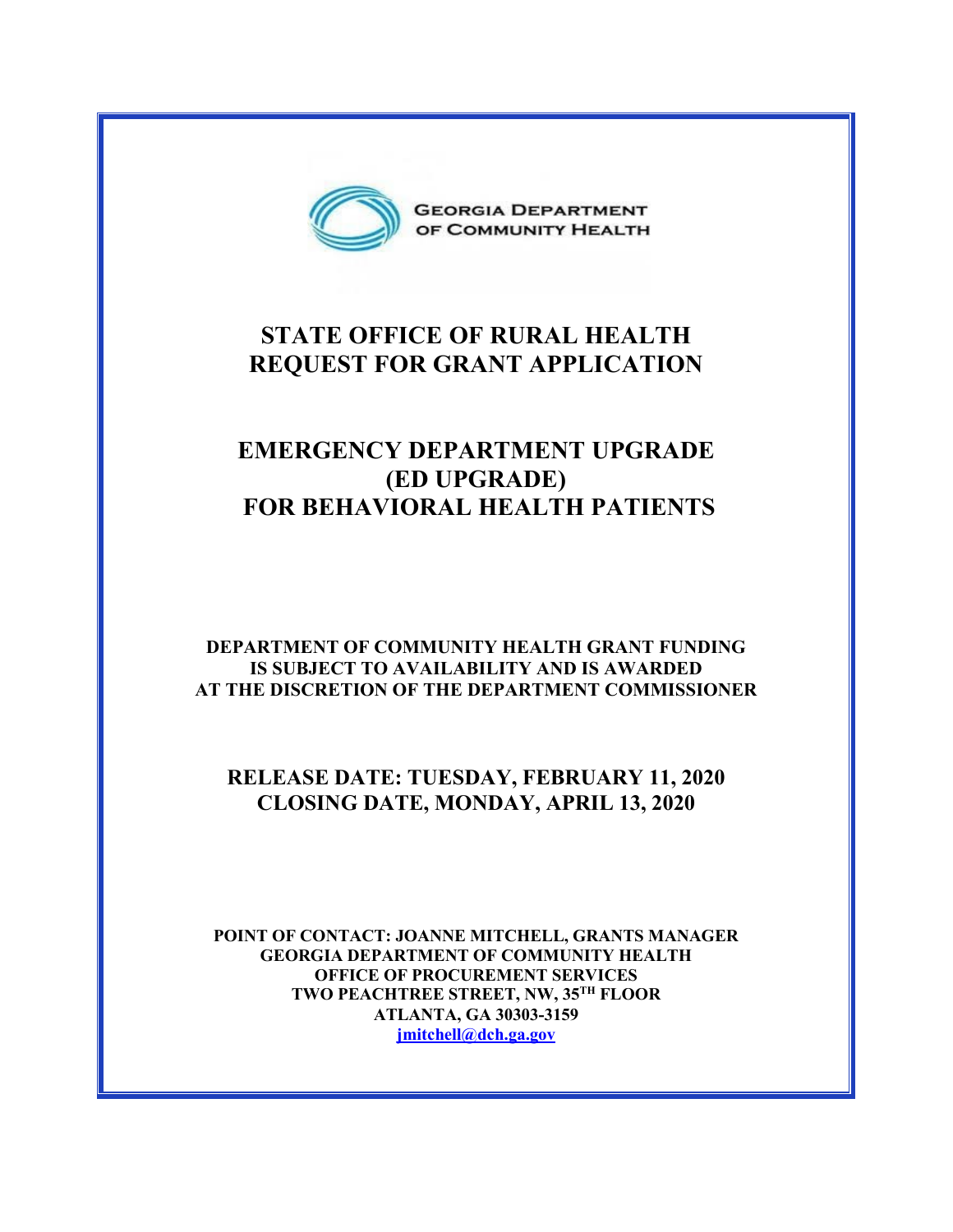## **TABLE OF CONTENTS**

| <b>SECTION</b>    |                                                                                                                                                                                                                                                                       | Page                    |
|-------------------|-----------------------------------------------------------------------------------------------------------------------------------------------------------------------------------------------------------------------------------------------------------------------|-------------------------|
| Ī                 | <b>BACKGROUND</b>                                                                                                                                                                                                                                                     | $\overline{\mathbf{3}}$ |
| $\mathbf{I}$      | <b>PROGRAM OVERVIEW</b>                                                                                                                                                                                                                                               | $4 - 5$                 |
| III               | <b>ANTICIPATED AWARD AMOUNT</b>                                                                                                                                                                                                                                       | 5                       |
| IV                | <b>ELIGIBILITY TO APPLY FOR GRANT FUNDING</b>                                                                                                                                                                                                                         | 5                       |
| $\mathbf{V}$      | <b>PROGRAM DELIVERABLES</b>                                                                                                                                                                                                                                           | 5                       |
| VI                | <b>SUBMISSION GUIDELINES</b>                                                                                                                                                                                                                                          | $5 - 7$                 |
| <b>VII</b>        | <b>REQUIRED SELECTION CRITERIA</b>                                                                                                                                                                                                                                    | $7-9$                   |
| <b>VIII</b>       | <b>APPENDICES</b>                                                                                                                                                                                                                                                     | 9                       |
| <b>APPENDIX A</b> | <b>DCH GRANT APPLICATION FORM</b>                                                                                                                                                                                                                                     | $10 - 11$               |
| <b>APPENDIX B</b> | <b>STATEMENT OF ETHICS: Includes Signature Page</b>                                                                                                                                                                                                                   | $12 - 16$               |
|                   | Carefully read, sign, and adhere to Appendix B, the DCH Ethics Statements<br>prior to responding to any Department of Community Health (DCH) Request<br>for Grant Application ("RFGA"). Failure to do so could result in the<br>disqualification of your application. |                         |
| <b>APPENDIX C</b> | <b>ETHICS IN PROCUREMENT POLICY: Includes Signature Page</b>                                                                                                                                                                                                          | $17-29$                 |
|                   | Carefully read, sign, and adhere to Appendix C, the DCH Ethics in<br>Procurement Policy prior to responding to any DCH Request for Grant<br>Applications ("RFGA"). Failure to do so could result in the disqualification<br>of your application.                      |                         |
| <b>APPENDIX D</b> | <b>BUDGET WORKSHEET</b>                                                                                                                                                                                                                                               | 30                      |
| <b>APPENDIX E</b> | PROJECT WORK PLAN TEMPLATE                                                                                                                                                                                                                                            | 31                      |
| <b>APPENDIX F</b> | PROJECT TIMELINE TEMPLATE                                                                                                                                                                                                                                             | 32                      |
|                   | <b>DCH APPLICATION CHECKLIST</b>                                                                                                                                                                                                                                      | 33                      |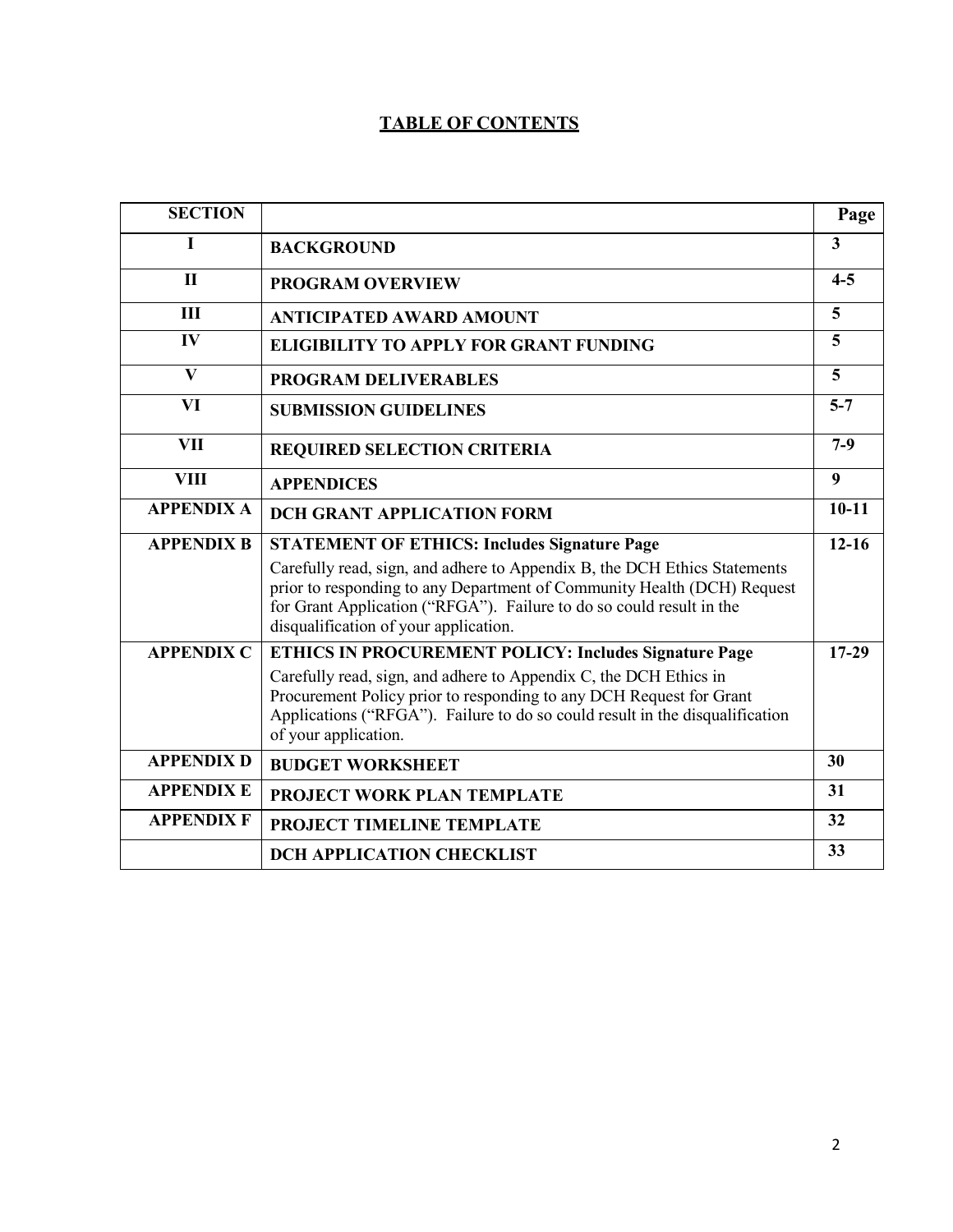The Georgia Department of Community Health ("DCH") has the responsibility of insuring over two million people in the State of Georgia; maximizing the State's health care purchasing power; coordinating health planning for State agencies; and proposing cost-effective solutions for reducing the number of uninsured individuals. Within DCH, the State Office of Rural Health ("SORH") serves Georgians by improving access to health care in rural and underserved areas designed to improve health status and reduce health disparities.

### **I. BACKGROUND**

The Joint Commission Journal on Quality and Patient Safety 2018 concludes that the estimated number of hospital inpatient suicides in the United States ranges from 48.5 to 64.9 per year. Analysis of inpatient suicide methods suggests that hospital prevention efforts should be primarily focused on mitigating risks associated with hanging.

The Centers for Medicare and Medicaid Services (CMS) has announced the development of a clarification of Ligature Risk Policy identifying the need for increased direction, clarity, and guidance regarding the definition of what constitutes a ligature risk and other safety risks involving the care of patients, especially those requiring psychiatric care.

CMS notes that a hospital's Patient's Rights Condition of Participation (CoP), (42 C.F.R.  $§482.13(c)(2))$  provides all patients with the right to a safe environment and patients with suicidal ideation or other psychiatric disorders are particularly vulnerable.

The focus for a ligature resistant or ligature free environment pertains to psychiatric hospitals or psychiatric units within a hospital. These facility types must take every precaution to minimize patient safety risks in accordance to national standards and guidelines. CMS states that the presence of unmitigated ligature risks in a psychiatric hospital or psychiatric unit of a hospital is an immediate jeopardy situation. This also includes any location where patients at risk of suicide are identified especially hospital emergency departments.

Psychiatric patients requiring medical care in a non-psychiatric and unlocked setting must be protected when demonstrating suicidal ideation or threat of harm to self or others. Although all risks cannot be eliminated, hospitals are expected to demonstrate how they identify patients at risk of harm to self or others and steps they are taking to minimize those risks in accordance with nationally recognized standards and guidelines. Safety measures to ensure these patients identified as being at risk are protected in a non-psychiatric and unlocked setting may include:

- 1:1 monitoring with continuous visual observation or video monitoring, if appropriate;
- Removal of sharp objects;
- Removal of equipment that can be used as a weapon or to inflict harm;
- Securing personal belongings; and
- Removal of any other item(s) that may contribute to harmful behavior.

Potential risks include but are not limited to those from ligatures, sharp objects, harmful substances, access to medications, easily breakable windows, readily accessible light fixtures, plastic bags (for suffocation), oxygen tubing, staff-call cords, electrical equipment cords, and others. Staff must mitigate the risks for medical supplies and equipment required for the provision of patient care and unable to be removed from the patient care setting.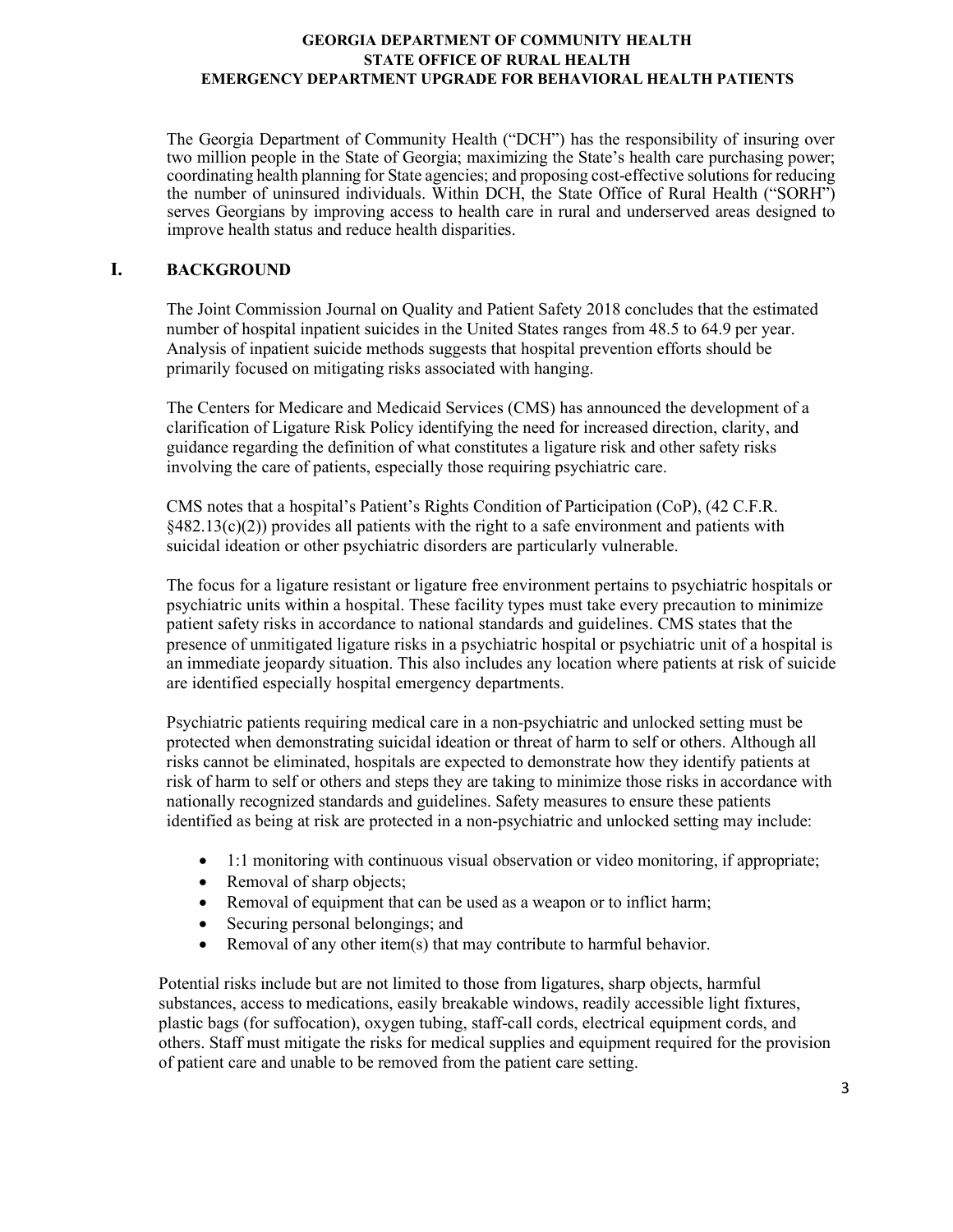### **II. PROGRAM OVERVIEW**

A. The Emergency Department Upgrade (ED Upgrade) for Behavioral Health Patients grant provides funding for small rural hospitals in counties with populations less than 35,000 to make upgrades to emergency departments for compliance with the CMS CoP Ligature Risk Interpretive Guidelines. Selected Applicants will be required to contribute matching funds to supplement emergency department upgrade implementation plans in accordance to CMS Interpretive Guidelines 42 C.F.R.§482.13(c)(2). This funding is intended to off-set costs of achieving Ligature Risk compliance for behavioral health patients presenting in emergency departments.

The selected Applicants' commitment to the efficient and effective implementation of the Ligature Risk upgrades for the Emergency Department has the potential to:

- 1) Provide protection for a patient's emotional health and safety as well as his or her physical safety;
- 2) Provide a safe environment with respect, dignity and comfort for those in crisis;
- 3) Mitigate risk of potential suicide or self-harm;
- 4) Mitigate risk of potential harm to employees or volunteers providing services directly or indirectly from patients exhibiting violent behaviors;
- 5) Improve the overall quality of care for behavioral health patients presenting at emergency departments;
- 6) Protect behavioral health patients' emotional health and safety as well as his or her physical safety;
- 7) Reduce the number of hospital inpatient suicides; and
- 8) Improve patient/family satisfaction.
- B. Through the ED Upgrade grant, selected hospitals will devise a plan of action to comply with the CMS Clarification of Ligature Risk Interpretive Guidelines including, but not limited to:
	- 1) Identifying patients at risk;
	- 2) Provision of locked versus unlocked psychiatric units;
	- 3) Identifying and mitigating environmental safety risks;
	- 4) Provision of staff education and training; and
	- 5) Implementing internal survey procedures.
- C. Selected hospitals will be required to:
	- 1) Monitor and report quarterly to the SORH, on the progress being made toward ligature resistant compliance; and
	- 2) Produce a final report to SORH detailing the upgrades made in the emergency department.
- D. Grant funding provided by the SORH is intended to partially defray the costs of initiating the ED Upgrade project. Selected Applicants are expected to contribute to the costs of initiation of their specific project and must sustain future compliance independently of the ED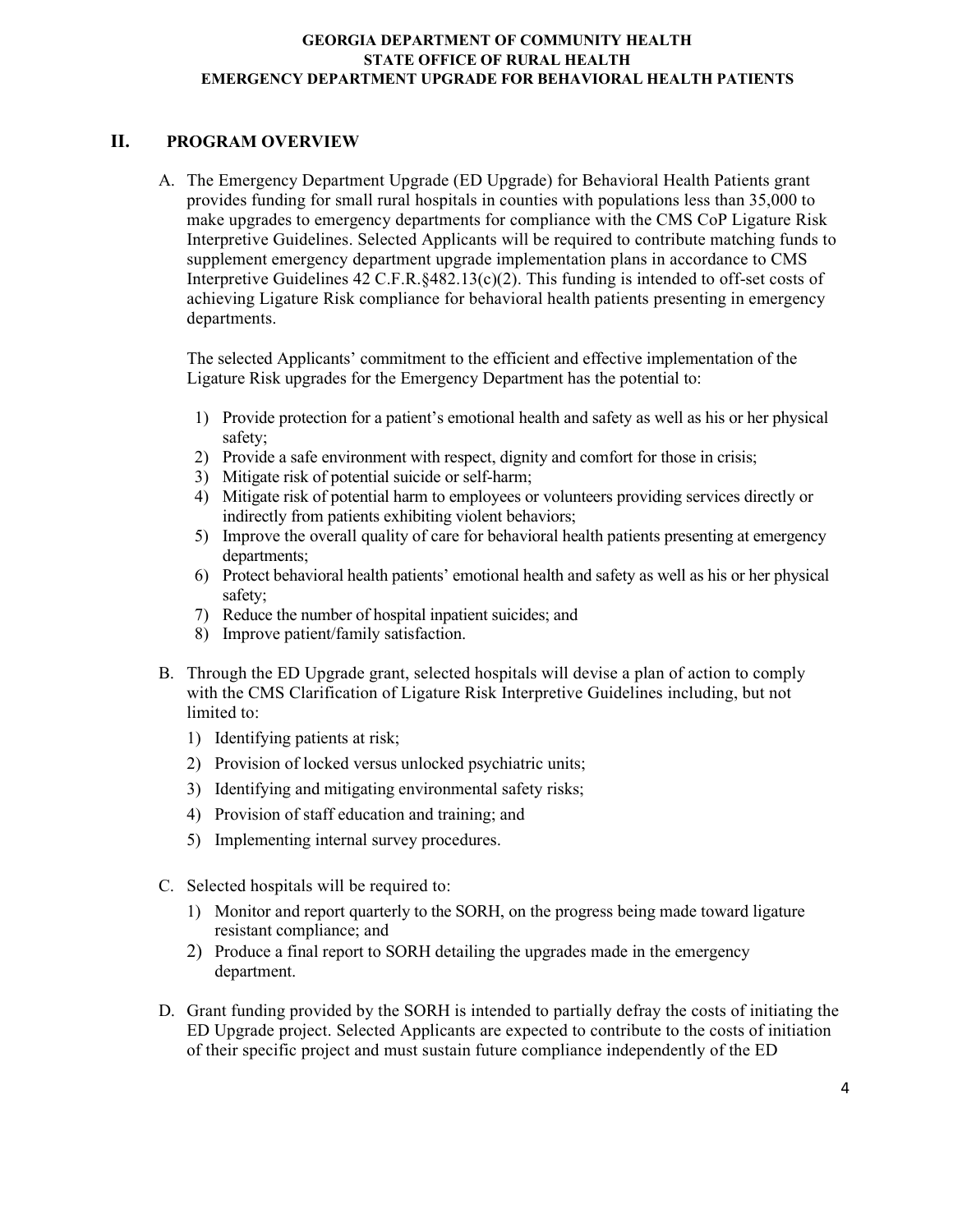Upgrade funds. The term of the grant agreement with SORH will begin upon the execution of the grant agreement through June 30, 2021.

### **III. ANTICIPATED AWARD AMOUNT**

Awards of \$50,000.00 each will be made to five (5) selected Applicants for the implementation of an ED Upgrade project. The selected Applicants will be required to produce matching funds in the amount of \$25,000.00. All Request for Grant Applications (RFGAs) will be reviewed and evaluated based on a competitive grant award process.

### **IV. ELIGIBILITY TO APPLY FOR GRANT FUNDING**

In order to be eligible for consideration of award, the Applicant must:

- a) Be a rural hospital in a county with a population of less than 35,000;
- b) Provide matching funds in the amount of \$25,000.00;
- c) Be in good standing to conduct business with SORH. "Good Standing" is regarded as having complied with all grant obligations, while not being subject to any form of sanction, suspension or disciplinary censure. [https://www.sam.gov/SAM/,](https://www.sam.gov/SAM/)[http://doas.ga.gov/assets/State%20Purchasing/State%20Suspe](http://doas.ga.gov/assets/State%20Purchasing/State%20Suspended%20and%20Debarred%20Suppliers/State%20of%20Georgia%20Suspended%20Debarred%20Suppliers%20March%202018.pdf) [nded%20and%20Debarred%20](http://doas.ga.gov/assets/State%20Purchasing/State%20Suspended%20and%20Debarred%20Suppliers/State%20of%20Georgia%20Suspended%20Debarred%20Suppliers%20March%202018.pdf) [Suppliers/State%20of%20Georgia%20Suspended%20Debarred%20Suppliers%20March%](http://doas.ga.gov/assets/State%20Purchasing/State%20Suspended%20and%20Debarred%20Suppliers/State%20of%20Georgia%20Suspended%20Debarred%20Suppliers%20March%202018.pdf) [202](http://doas.ga.gov/assets/State%20Purchasing/State%20Suspended%20and%20Debarred%20Suppliers/State%20of%20Georgia%20Suspended%20Debarred%20Suppliers%20March%202018.pdf) [018.pdf\)](http://doas.ga.gov/assets/State%20Purchasing/State%20Suspended%20and%20Debarred%20Suppliers/State%20of%20Georgia%20Suspended%20Debarred%20Suppliers%20March%202018.pdf). This list is not all inclusive; and
- d) Operate a 24-hour Emergency Department.

### **V. PROGRAM DELIVERABLES**

Applicant must be capable of meeting each of the deliverables below:

- a) Demonstrate on-going commitment of administrative, nursing and physician leadership support for the program;
- b) Maintain adequate staffing in the Emergency Department to provide optimal patient care;
- c) Provide funding to support continued compliance with any revision for the CMS Conditions of Participation regarding ligature risk as relative to behavioral health patients;
- d) Provide quarterly reports of progress made toward compliance and one final report with a detailed outcome of how the funds were utilized.

### **VI. SUBMISSION GUIDELINES**

### **A. APPLICATION SUBMISSION**

All documents MUST be submitted electronically to **[RFGA.EmergDepartUpgrade@dch.ga.gov](mailto:RFGA.EmergDepartUpgrade@dch.ga.gov)** and MUST BE RECEIVED by **3:00 PM**, **MONDAY, APRIL 13, 2020.** If the application is incomplete or non-responsive to submission requirements, it will not be considered for the review process. The Applicant will be notified by e-mail if the application did not meet submission requirements.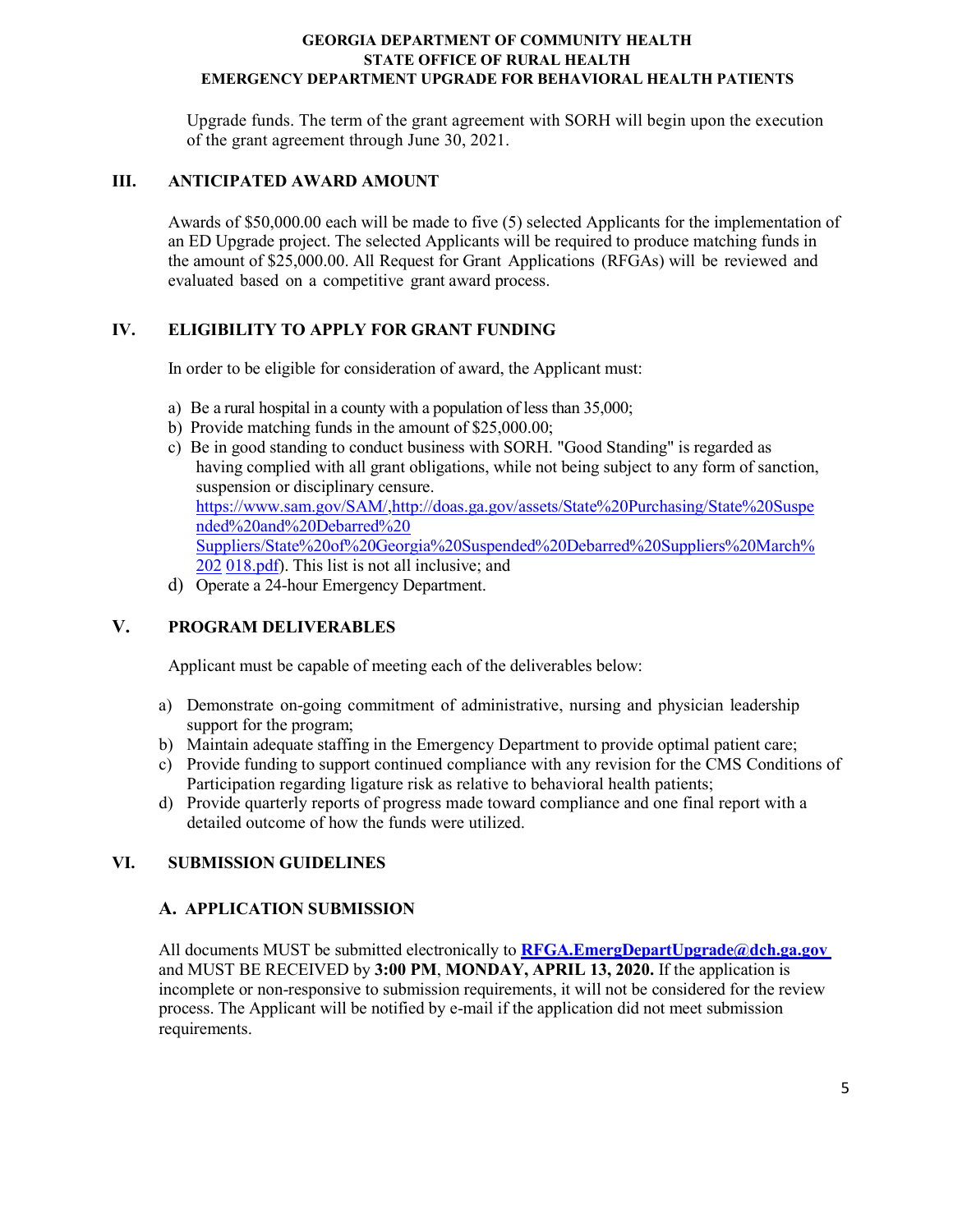The following is a list of the required documents to be submitted electronically in response to the RFGA for the ED Upgrade Grant:

- 1. Project Abstract
- 2. Project Narrative
- 3. Organizational Narrative
- 4. Budget Worksheet and Budget Justification
- 5. Appendix A: DCH Grant Application Form
- 6. Appendix B: Ethics Statement (*Signature Page must be submitted*)
- 7. Appendix C: Ethics in Procurement Policy (*Signature Page must be submitted*)
- 8. Appendix D: Budget Worksheet (Budget Justification MUST accompany this appendix)
- 9. Appendix E: Project Work Plan Template
- 10. Appendix F: Project Timeline Template

A checklist of the required documents above will be returned to the Applicant certifying that the application has been received by DCH.

Timely and complete submissions are the responsibility of the Applicant. All applications must be received via the e-mail address **[RFGA. EmergDepartUpgrade@dch.ga.gov,](mailto:RFGA.%20EmergDepartUpgrade@dch.ga.gov,)** by no later than **Monday, April 13, 2020, 3:00pm, closing date**. Applications may be submitted prior to the closing date and time of **Monday, April 13, 2020, 3:00pm**, however all submissions are final.

### **ALL LATE APPLICATIONS WILL BE CONSIDERED NON-RESPONSIVE AND INELIGIBLE FOR CONSIDERATION. PLEASE ALLOW AMPLE TIME TO SUBMIT APPLICATIONS PRIOR TO SUBMISSION DEADLINE.**

#### **Deadline for Submission of Questions**

Questions must be submitted electronically to **[RFGA.EmergDepartUpgrade@dch.ga.gov](mailto:RFGA.EmergDepartUpgrade@dch.ga.gov)** by **Thursday**, **February 20, 2020** at **3:00PM.** Responses to questions will be posted on the **DCH website at [www.dch.georgia.gov/grant-announcements, S](http://www.dch.georgia.gov/grant-announcements)FY20 Grant Announcements** on **Thursday**, **February 27, 2020**.

**Deadline for Submission of Applications APPLICATIONS MUST BE RECEIVED BY Monday, April 13, 2020, by 3:00pm.**

**In addition, the following factors may affect the funding decisions:**

**Availability of funds Relevance to program priorities**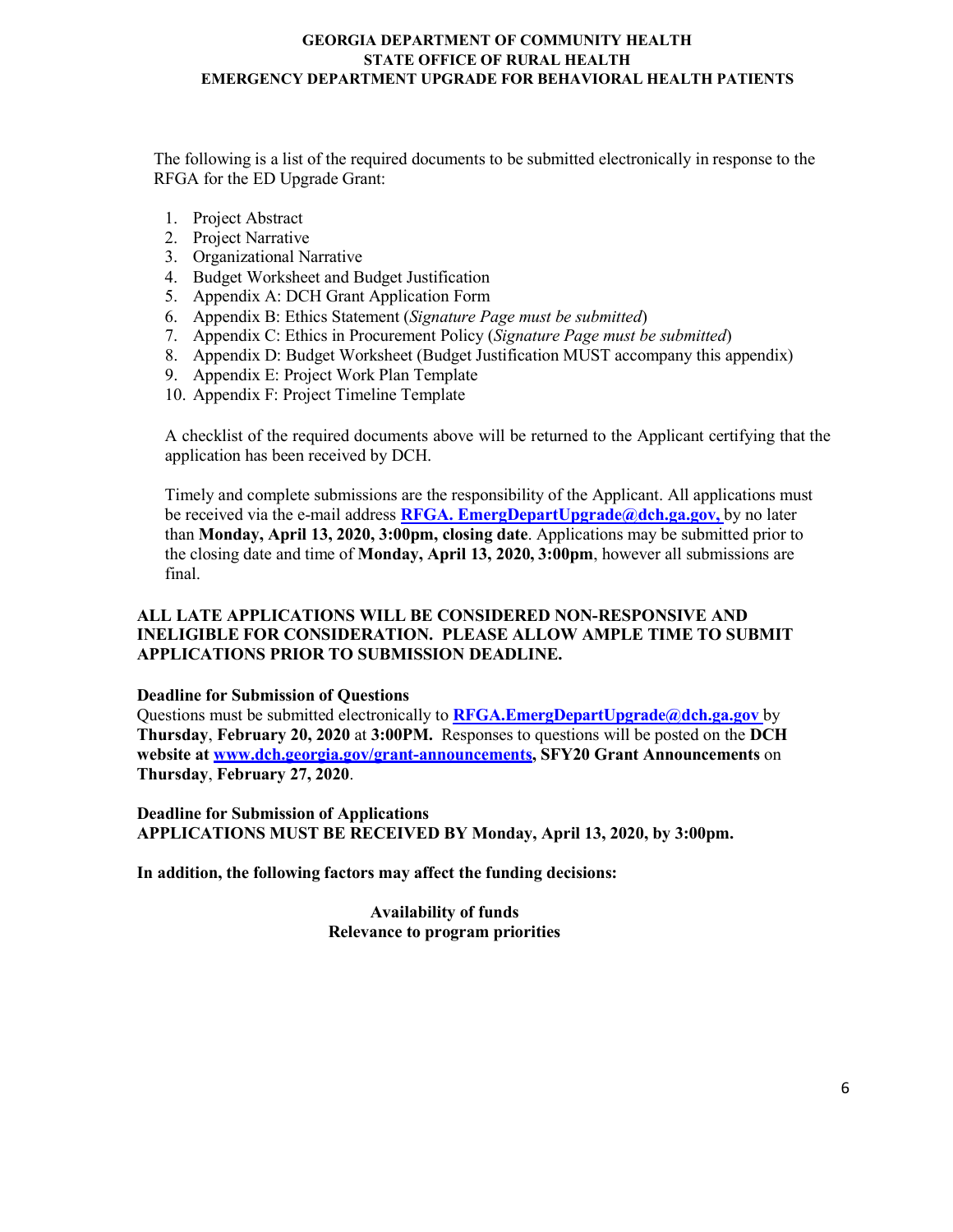### **B. SUBMISSION FORMAT**

The application **MUST** be submitted in the following format or the application will be considered non-responsive and will not be submitted for the review process:

- 1. Microsoft Word 2016 or older version.
- 2. Font Size: 12 point unreduced (Arial or Times New Roman).
- 3. Page Size: 8.5 by 11 inches.
- 4. Page Margin Size: One inch.
- 5. **Project Abstract** should be double spaced and shall not exceed 1 page.
- 6. **Project Narrative**:

a.The Project Narrative should be double spaced.

b.The Project Narrative shall not exceed a maximum of 8 pages.

#### 7. **Organizational Narrative**:

- a. The Organizational Narrative should be double spaced.
- b. The Organizational Narrative shall not exceed a maximum of 2 pages.

#### 8. **Budget Worksheet and Budget Justification**:

- a. The Budget Worksheet must be completed on Appendix E and in Microsoft Excel 2016 or older version.
- b. The Budget Justification is limited to a maximum of 1 page. The spacing should be doubled spaced.
- 9. **Number and Label** all pages; not to exceed the maximum number of pages where applicable
- 10. **Headers** should identify each section and **Footers** should include: the name of the organization and page numbers.

### **VII. REQUIRED SELECTION CRITERIA**

Upon successful completion of the application review, an evaluation committee will convene to evaluate the merits of each proposal. The top five highest Applicant scores will be awarded funding. The proposal will be evaluated based upon the Applicants that meet the threshold of 850 points to include the following:

### **A. PROJECT ABSTRACT (50 PTS)**

A Project Abstract is required for all applications. The Project Abstract must contain a summary of the proposed activity suitable for dissemination to the public. It should contain a description of the project and a statement of objectives and methods to be implemented and sustained to achieve grant project goals. This abstract must not include any proprietary/confidential information.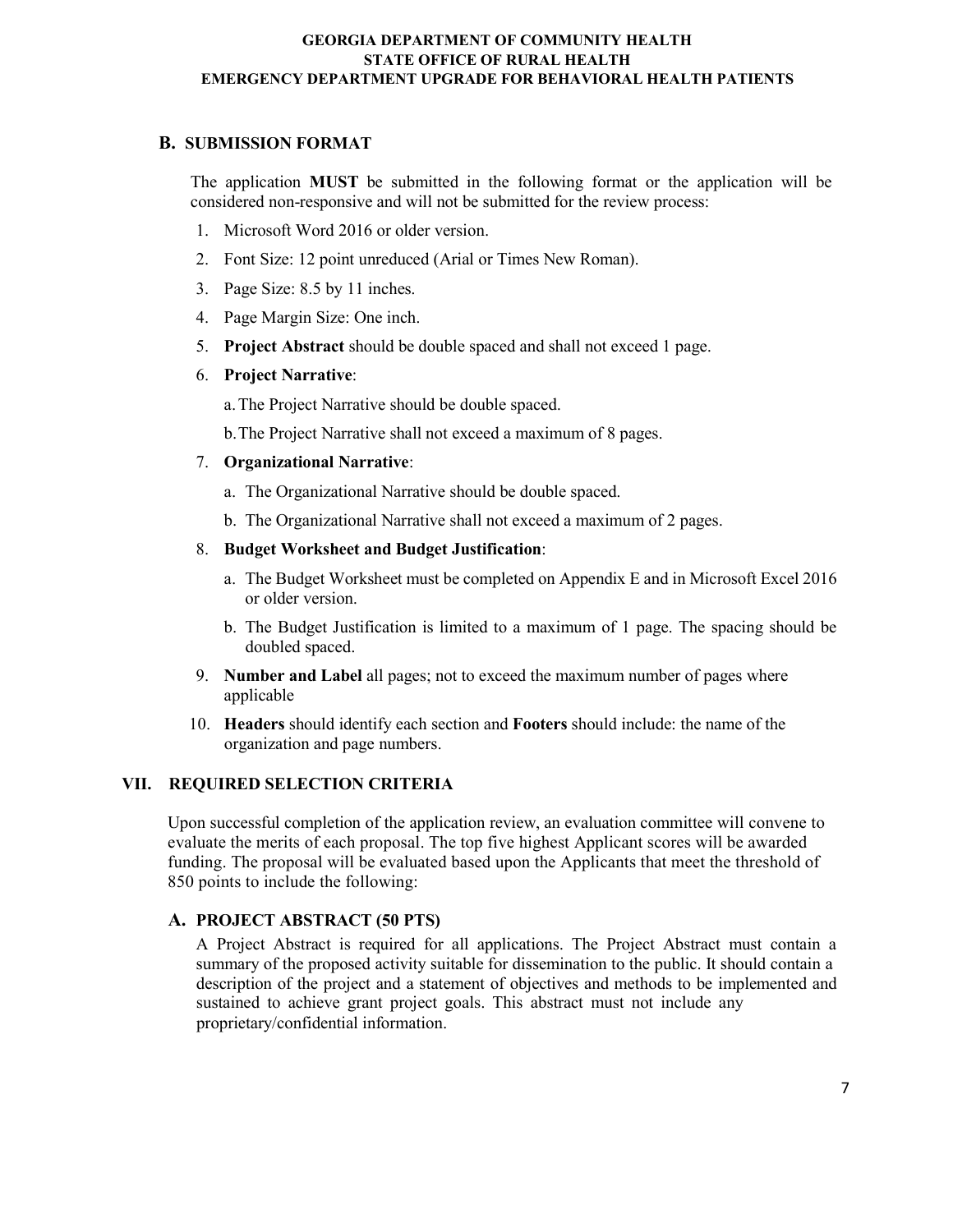### **B. PROJECT NARRATIVE (850 PTS)**

The Project Narrative should provide a comprehensive framework of all aspects of the ED Upgrade for Behavioral Health Patients proposal and describe how each component of the proposal will be carried out. It should be succinct, self-explanatory, and well organized. The Project Narrative must include the following components:

#### *Introduction (50PTS)*

Briefly describe the purpose of the proposed project, and how the ED Upgrades will benefit your rural community and behavioral health patients.

#### *Administrative Support (150PTS)*

Provide affirmation of administrative commitment for the program to include a formal letter of support containing signatures of executive level leadership, such as Chief Executive Officer, Chief Financial Officer, Chief Medical Officer, Chief Nursing Officer, and Hospital Board Members.

#### *Emergency Department Unit Staffing Plan (150PTS)*

Describe the current emergency department capacity and staffing plan, and provide an overview of any additional staff, continuing education programs, oversight, etc., that will be added as part of the ED Upgrade project.

#### *Project Details and Implementation Plan (300PTS)*

This component should clearly describe the Applicant's project plan of action to mitigate ligature risk in the emergency department in accordance with the Interpretive Guidelines for Action of CMS Conditions of Participation (42 C.F.R.§482.13 (c)(2)), which establishes the rights of all patients to receive care in a safe setting providing protection for the patient's emotional health and safety as well as his or her physical safety. Action plans may include but are not limited, to methods used to identify patients who are at risk for harming themselves or others, identifying environmental safety risks for such patients, provision of environmental safety education and training for employees (those directly employed and those providing services under contract) and volunteers. Respect, dignity, and comfort are also components of an emotionally safe environment. The care and safety of psychiatric patients at risk of harm to themselves or others, and the staff providing care should be the primary focus of the project.

#### *Funding and Sustainability (200PTS)*

Describe how funding will be utilized for the ED Upgrade project identifying the source (es) of non-grant funded or matching contributions to support both start up and subsequent years of sustainability for a period of *no less than* three years.

### **C. ORGANIZATIONAL NARRATIVE (50 PTS)**

The Applicant will provide:

- 1. A brief history of the hospital, major accomplishments, any relevant experience and established relationships that may be important to carrying out the requirements of the grant.
- 2. Information on the individual who will serve as the project director (or interim) and who will be responsible for project monitoring and ensuring the Grant activities are carried out.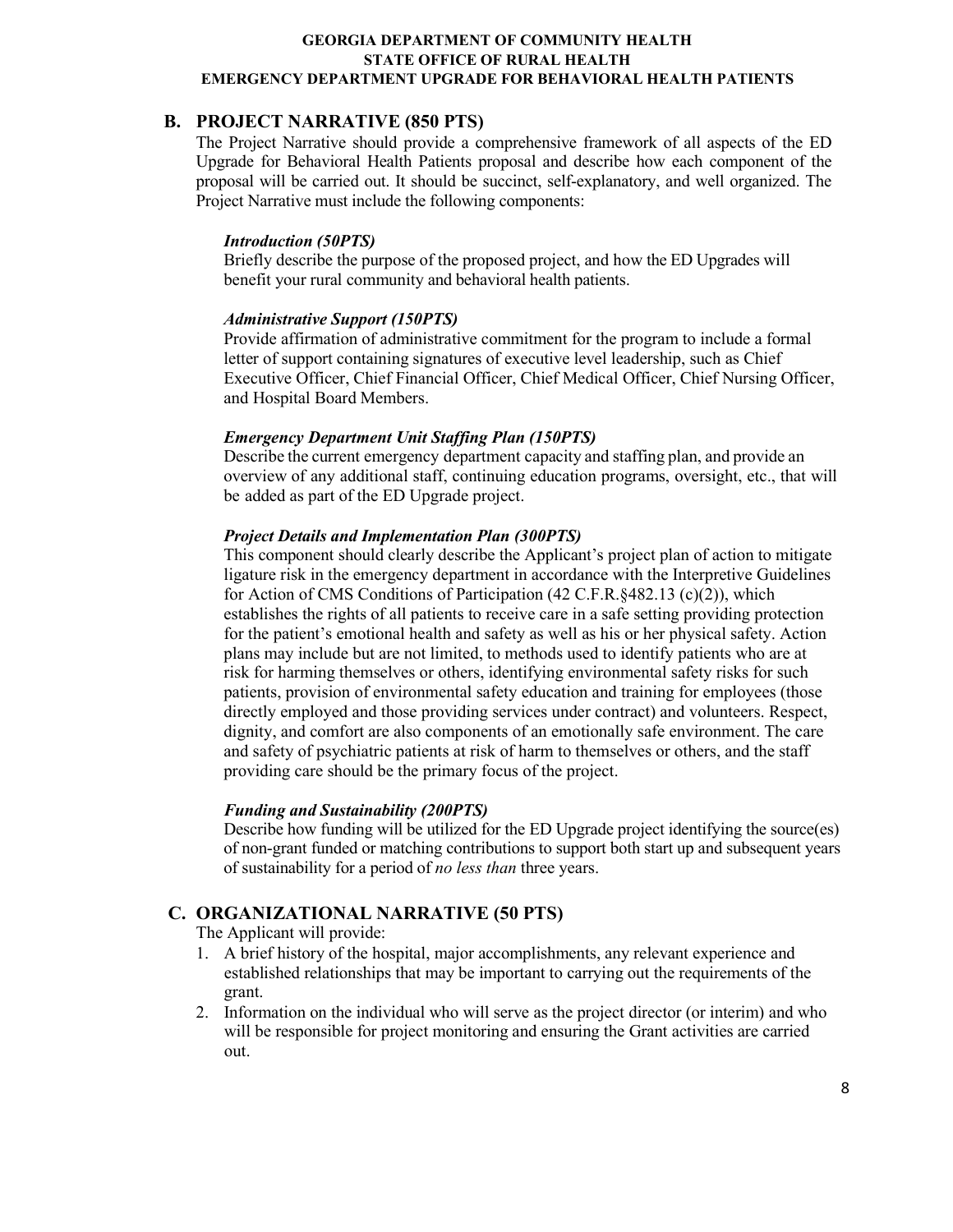3. An organizational chart that illustrates the hierarchy of roles and responsibilities of the hospital as it pertains to the staff/team affiliated with the Grant project.

### **D. BUDGET WORKSHEET AND BUDGET JUSTIFICATION (50 PTS)**

- 1. All anticipated expenses and funding sources directly related to this project, including inkind contributions should be calculated and included on the Budget Worksheet (Appendix D).
- 2. A concise narrative labeled Budget Justification must follow the Budget Worksheet. The Budget worksheet and budget forms will not be counted toward the narrative page limit. Describe the financial resources needed over the duration of the project period and include the matching fund amount requested for this Grant as well as funds from other sources, including organizations, institutions, etc. Describe any in-kind sources of support.
- 3. Indirect cost Indirect costs represent the expenses of doing business that are not readily identified within the budget submission (Appendix D). Indirect costs are necessary for the general operation of the organization and the facilitation of the activities required by the Grant. For the purpose of providing the most efficient and effective use of Grant dollars, DCH limits the application of indirect costs to 10% percent.

### **VIII. APPENDICES**

All appendices are required. Some appendices include a Signature Page(s). Carefully read, sign, and adhere to these forms prior to responding to any parts of the Department of Community Health Request for Grant Applications (RFGA). Failure to do so could result in the disqualification of your application at any time during the application process. Included Appendices are as follows:

- **A.** DCH Grant Application Form;
- **B.** Statement of Ethics (*Signature Page must be submitted*);
- **C.** Ethics in Procurement Policy (*Signature Page must be submitted*);
- **D.** Budget Worksheet (*Budget Justification MUST accompany this appendix*);
- **E.** Project Work Plan Template; and
- **F.** Project Timeline Template.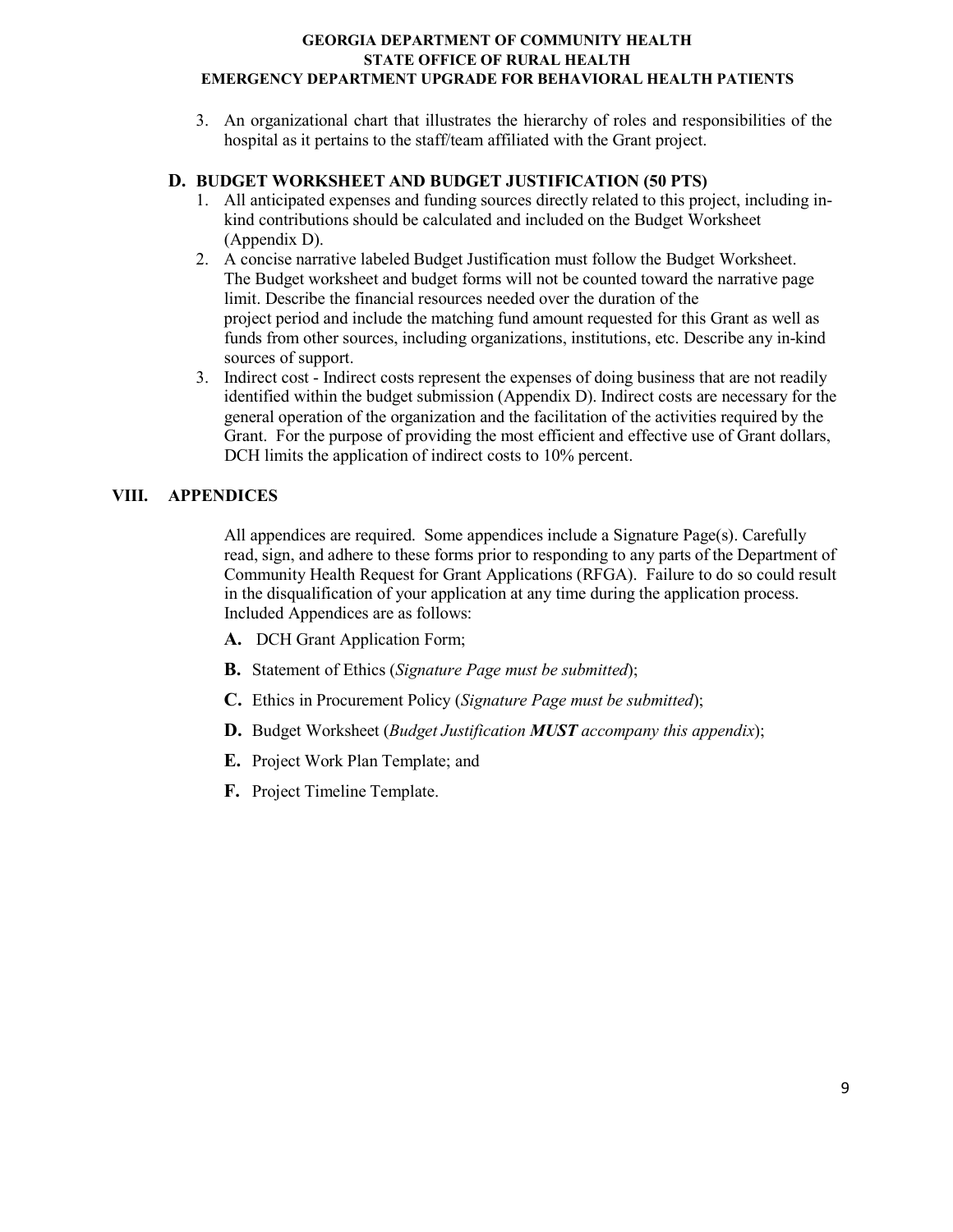### **APPENDIX A**

### **DCH GRANT APPLICATION FORM**

| <b>GEORGIA DEPARTMENT OF COMMUNITY HEALTH</b>                                                                                                             |                 |                                     |                  |  |  |  |  |
|-----------------------------------------------------------------------------------------------------------------------------------------------------------|-----------------|-------------------------------------|------------------|--|--|--|--|
|                                                                                                                                                           |                 | <b>STATE OFFICE OF RURAL HEALTH</b> |                  |  |  |  |  |
| <b>DCH GRANT APPLICATION FORM</b>                                                                                                                         |                 |                                     |                  |  |  |  |  |
| Please provide complete contact information for a minimum of three (3) officers within the organization.<br>Mailing Address MAY NOT be a post office box. |                 |                                     |                  |  |  |  |  |
| <b>Name of Grant: ED UPGRADE GRANT</b>                                                                                                                    |                 |                                     |                  |  |  |  |  |
| <b>Applicant Organization:</b>                                                                                                                            |                 |                                     |                  |  |  |  |  |
| <b>Legal Name:</b>                                                                                                                                        |                 |                                     |                  |  |  |  |  |
| <b>Address:</b>                                                                                                                                           |                 |                                     |                  |  |  |  |  |
| City:                                                                                                                                                     | State:          |                                     | <b>ZIP Code:</b> |  |  |  |  |
| Phone:                                                                                                                                                    | Fax:            |                                     | E-mail:          |  |  |  |  |
| <b>Federal ID Number:</b>                                                                                                                                 |                 | <b>State Tax ID Number</b>          |                  |  |  |  |  |
| DIRECTOR OF APPLICANT ORGANIZATION                                                                                                                        |                 |                                     |                  |  |  |  |  |
| Name/Title                                                                                                                                                |                 |                                     |                  |  |  |  |  |
| <b>Address:</b>                                                                                                                                           |                 |                                     |                  |  |  |  |  |
| City:                                                                                                                                                     | State:          |                                     | <b>ZIP Code:</b> |  |  |  |  |
| <b>Phone:</b>                                                                                                                                             | E-mail:<br>Fax: |                                     |                  |  |  |  |  |
| <b>FISCAL MANAGEMENT OFFICER OF APPLICANT ORGANIZATION</b>                                                                                                |                 |                                     |                  |  |  |  |  |
| Name/Title                                                                                                                                                |                 |                                     |                  |  |  |  |  |
| <b>Address:</b>                                                                                                                                           |                 |                                     |                  |  |  |  |  |
| City:                                                                                                                                                     | State:          |                                     | <b>ZIP Code:</b> |  |  |  |  |
| <b>Phone:</b>                                                                                                                                             | Fax:            |                                     | E-mail:          |  |  |  |  |
| <b>OPERATING ORGANIZATION</b> (If Different from Applicant's Organization)                                                                                |                 |                                     |                  |  |  |  |  |
| Name/Title:                                                                                                                                               |                 |                                     |                  |  |  |  |  |
| <b>Address:</b>                                                                                                                                           |                 |                                     |                  |  |  |  |  |
| City:                                                                                                                                                     | State:          |                                     | <b>ZIP Code:</b> |  |  |  |  |
| E-mail:<br><b>Phone:</b><br>Fax:                                                                                                                          |                 |                                     |                  |  |  |  |  |
| <b>CONTACT PERSON FOR OPERATING ORGANIZATION (If Different from Director of Applicant's Organization)</b>                                                 |                 |                                     |                  |  |  |  |  |
| Name/Title:                                                                                                                                               |                 |                                     |                  |  |  |  |  |
| <b>Address:</b>                                                                                                                                           |                 |                                     |                  |  |  |  |  |
| City:                                                                                                                                                     | State:          |                                     | <b>ZIP</b> Code: |  |  |  |  |
| <b>Phone:</b>                                                                                                                                             | Fax:<br>E-mail: |                                     |                  |  |  |  |  |
| <b>CONTACT PERSON FOR FURTHER INFORMATION ON APPLICATION (If Different from Contact Person for Operating Organization)</b>                                |                 |                                     |                  |  |  |  |  |
| Name/Title:                                                                                                                                               |                 |                                     |                  |  |  |  |  |
| <b>Address:</b>                                                                                                                                           |                 |                                     |                  |  |  |  |  |
| <b>ZIP Code:</b><br>City:<br>State:                                                                                                                       |                 |                                     |                  |  |  |  |  |
| <b>Phone:</b>                                                                                                                                             | Fax:            |                                     | E-mail:          |  |  |  |  |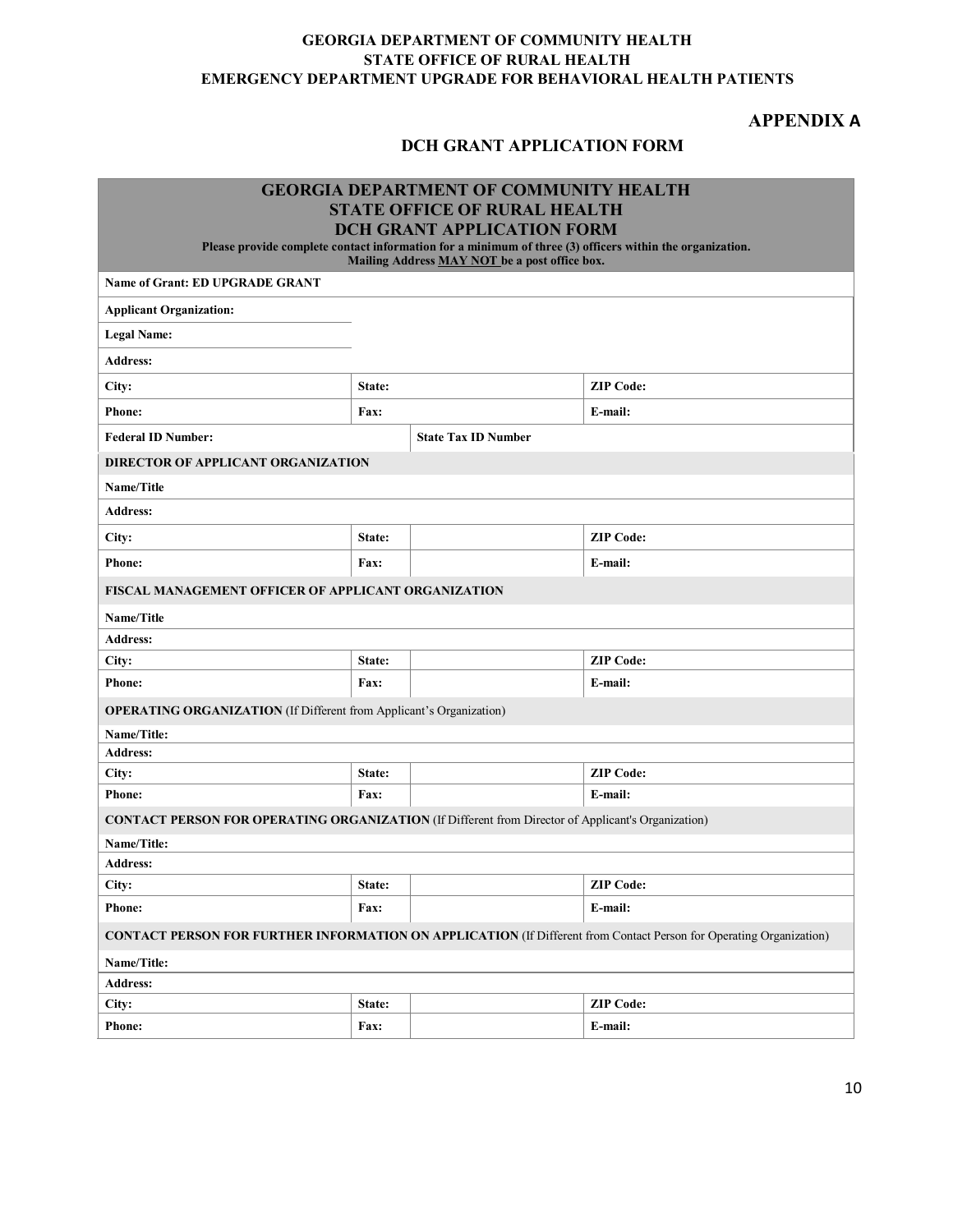| <b>GEORGIA DEPARTMENT OF COMMUNITY HEALTH</b><br><b>STATE OFFICE OF RURAL HEALTH</b><br><b>DCH GRANT APPLICATION FORM</b><br>Please provide complete contact information of three (3) offices within the organization<br>Mailing address MAY NOT be a post office box. |        |       |  |  |  |  |  |
|------------------------------------------------------------------------------------------------------------------------------------------------------------------------------------------------------------------------------------------------------------------------|--------|-------|--|--|--|--|--|
| <b>Type of Organization:</b> $\Box$ <b>Hospital</b><br><b>Amount Requested:</b>                                                                                                                                                                                        |        |       |  |  |  |  |  |
| I CERTIFY THAT THE INFORMATION CONTAINED HEREIN IS TRUE AND ACCURATE TO THE BEST OF MY<br>KNOWLEDGE AND THAT I HAVE SUBMITTED THIS APPLICATION ON BEHALF OF THE APPLICANT'S<br><b>ORGANIZATION.</b>                                                                    |        |       |  |  |  |  |  |
| <b>SIGNATURE:</b>                                                                                                                                                                                                                                                      | TITLE: | DATE: |  |  |  |  |  |
|                                                                                                                                                                                                                                                                        |        |       |  |  |  |  |  |
|                                                                                                                                                                                                                                                                        |        |       |  |  |  |  |  |
|                                                                                                                                                                                                                                                                        |        |       |  |  |  |  |  |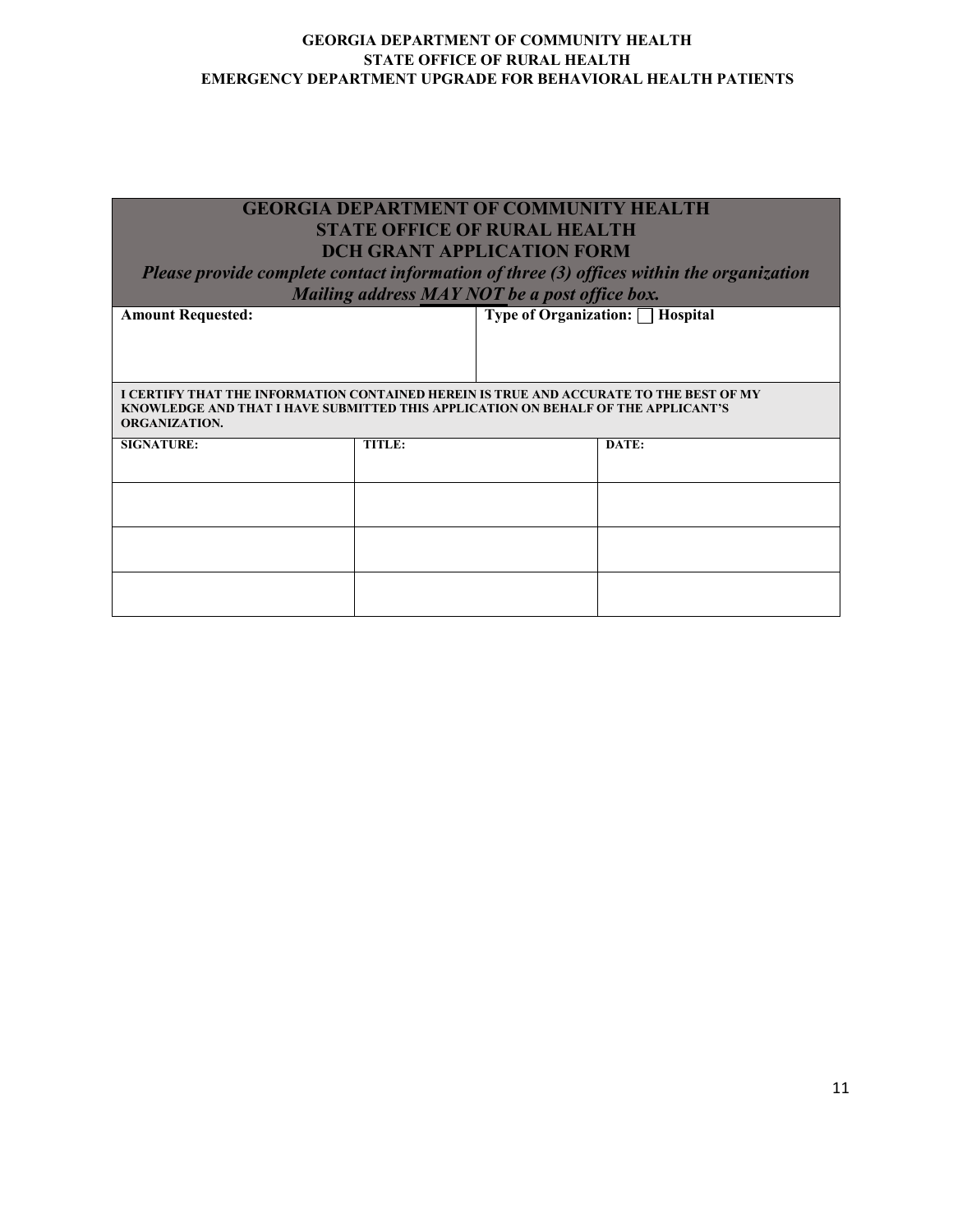### **APPENDIX B**

### **STATEMENT OF ETHICS**

#### **PREAMBLE**

The Department of Community Health has embraced a mission to improve the health of all Georgians through health benefits, systems development, and education. In accomplishing this mission, DCH employees must work diligently and conscientiously to support the goals of improving health care delivery and health outcomes of the people we serve, empowering health care consumers to make the best decisions about their health and health care coverage and ensuring the stability and continued availability of health care programs for the future. Ultimately, the mission and goals of the organization hinge on each employee's commitment to strong business and personal ethics. This Statement of Ethics requires that each employee:

- Promote fairness, equality, and impartiality in providing services to clients
- Safeguard and protect the privacy and confidentiality of clients' health information, in keeping with the public trust and mandates of law
- Treat clients and co-workers with respect, compassion, and dignity
- Demonstrate diligence, competence, and integrity in the performance of assigned duties
- Commit to the fulfillment of the organizational mission, goals, and objectives
- Be responsible for employee conduct and report ethics violations to the DCH Inspector General and to the DCH Ethics Officer
- Engage in carrying out DCH's mission in a professional manner
- Foster an environment that motivates DCH employees and vendors to comply with the Statement of Ethics
- Comply with the Code of Ethics set forth in O.C.G.A. Section 45-10-1 et seq.

Not only should DCH employees comply with this Statement of Ethics, but DCH expects that each vendor, contractor, and subcontractor will abide by the same requirements and guidelines delineated. Moreover, it is important that employees and members of any advisory committee or commission of DCH acknowledge the Statement of Ethics.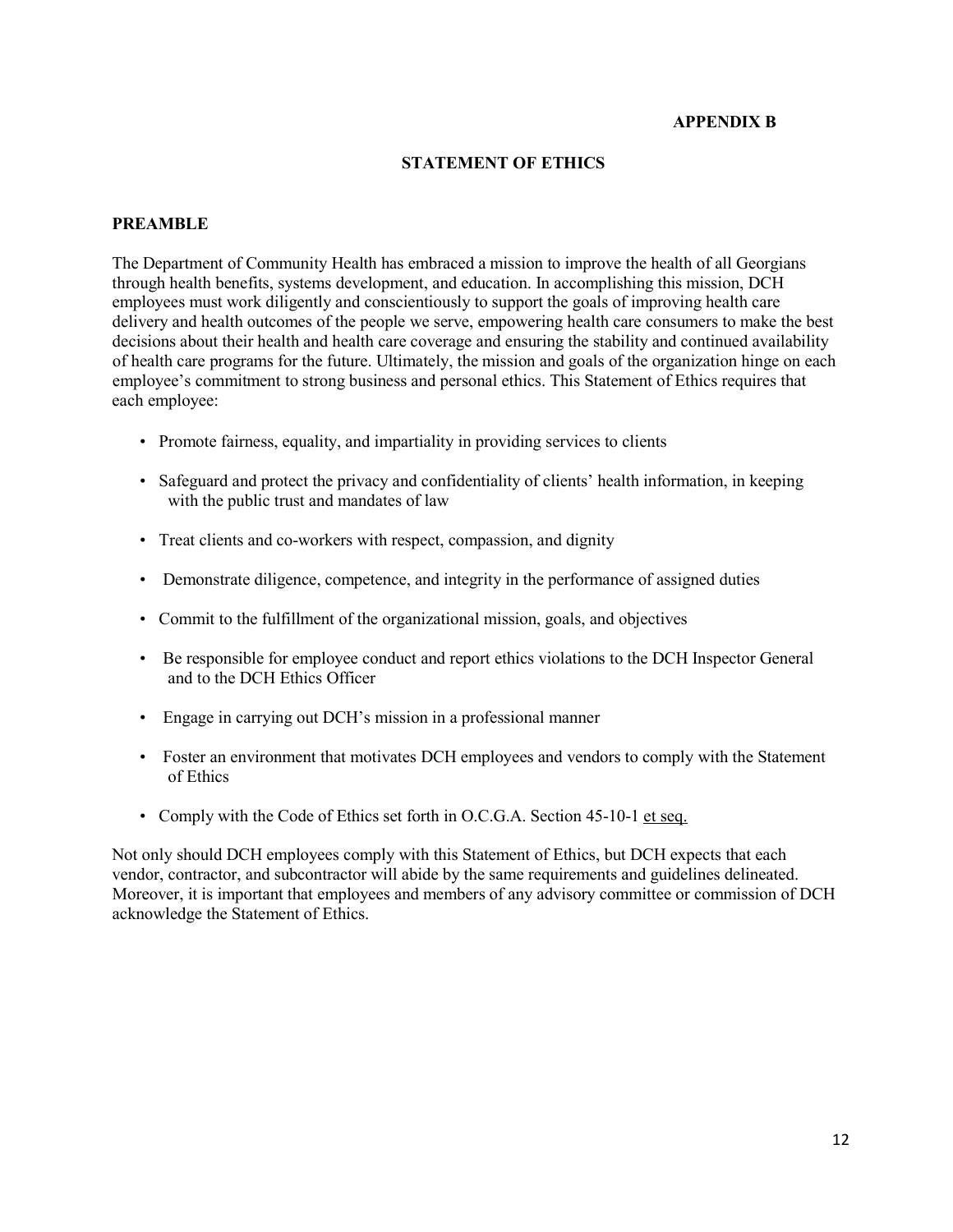#### **Ethical Guidelines**

#### **1. Code of Conduct**

All employees of DCH are expected to maintain and exercise at all times the highest moral and ethical standards in carrying out their responsibilities and functions. Employees must conduct themselves in a

manner that prevents all forms of impropriety, including placement of self-interest above public interest, partiality, prejudice, threats, favoritism and undue influence. There will be no reprisal or retaliation against any employee for questioning or reporting possible ethical issues.

#### **2. Equal Employment**

The Department is committed to maintaining a diverse workforce and embraces a personnel management program which affords equal opportunities for employment and advancement based on objective criteria. DCH will provide recruitment, hiring, training, promotion, and other conditions of employment without regard to race, color, age, sex, religion, disability, nationality, origin, pregnancy, or other protected bases. The Department expects employees to support its commitment to equal employment. The failure of any employee to comply with the equal employment requirements provided in DCH Policy #21 may result in disciplinary action, up to and including termination.

### **3. Harassment**

DCH will foster a work environment free of harassment and will not tolerate harassment based on sex (with or without sexual conduct), race, color, religion, national origin, age, disability, protected activity (*i.e.*, opposition to prohibited discrimination or participation in a complaint process) or other protected bases from *anyone* in the workplace: supervisors, co-workers, or vendors. The Department strongly urges employees to report to the Human Resources Section any incident in which he or she is subject to harassment. Additionally, any employee who witnesses another employee being subjected to harassment should report the incident to the Human Resources Section. If DCH determines that an employee has engaged in harassment, the employee shall be subject to disciplinary action, up to and including termination, depending on the severity of the offense.

### **4. Appropriate Use of DCH Property**

Employees should only use DCH property and facilities for DCH business and not for any type of personal gain. The use of DCH property and facilities, other than that prescribed by departmental policy, is not allowed. Furthermore, the use of DCH property and facilities for any purpose which is unlawful under the laws of the United States, or any state thereof, is strictly prohibited. Employees who divert state property or resources for personal gain will be required to reimburse the Department and will be subject to the appropriate disciplinary action, up to and including, termination.

### **5. Secure Workplace**

DCH is committed to maintaining a safe, healthy work environment for its employees. Accordingly, it is DCH's expectation that employees refrain from being under the influence of alcohol or drugs in the workplace because such conduct poses a threat to the employee, as well as others present in the workplace. Additionally, DCH has a zero-tolerance policy regarding violence in the workplace. Specifically, DCH will not condone the threat of, or actual assault or attack upon, a client, vendor, or other employee. If an employee engages in violent behavior which results in an assault of another person, he or she will be immediately terminated.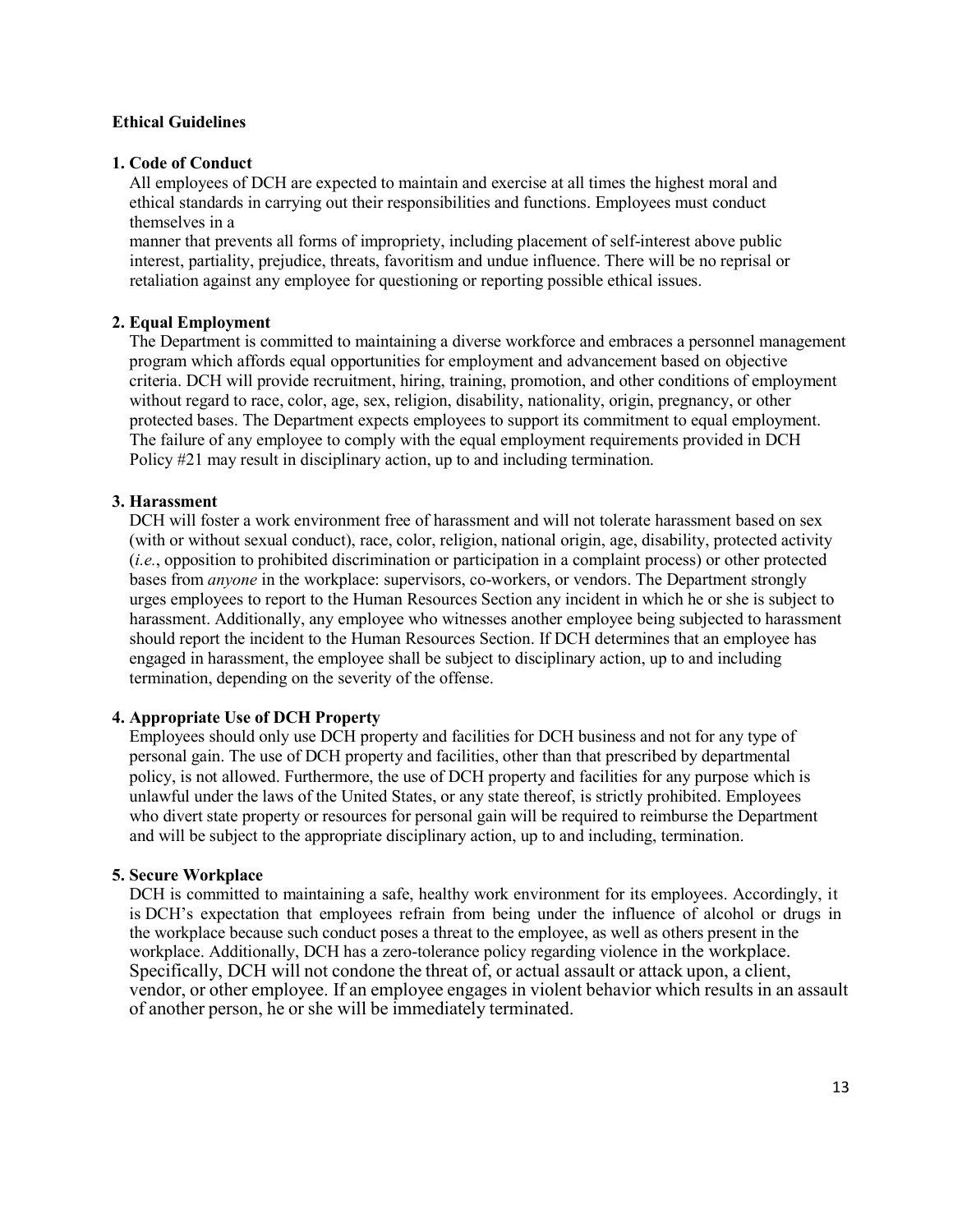#### **6. Political Activities**

Although the DCH recognizes that employees may have an interest in participating in political activities and desires to preserve employees' rights in participating in the political process, employees must be aware of certain allowances and prohibitions associated with particular political activities. DCH encourages employees to familiarize themselves with DCH Policy #416 to gain understanding about those instances when a political activity is disallowed and/or approval of such activity is warranted.

### **7. Confidentiality**

DCH has a dual mandate in terms of confidentiality and privacy. Foremost, as a state agency, DCH must comply with the Georgia Open Records Act and Open Meetings Act. The general rule that is captured by those laws is that all business of the agency is open to the public view upon request. The exceptions to the general rule are found in various federal and state laws. In order to protect the individuals' health information that is vital to the delivery of and payment for health care services, DCH sets high standards of staff conduct related to confidentiality and privacy. Those standards are reinforced through continuous workforce training, vendor contract provisions, policies and procedures, and web-based resources.

#### **8. Conflicts of Interest**

Employees should always strive to avoid situations which constitute a conflict of interest or lend to the perception that a conflict of interest exists. Specifically, employees must avoid engaging in any business with the DCH which results in personal financial gain. Similarly, employees must encourage family members to avoid similar transactions since they are subject to the same restrictions as employees. DCH encourages its employees to seek guidance from the Office of General Counsel regarding questions on conflicts of interest.

#### **9. Gifts**

Employees are strictly prohibited from individually accepting gifts from any person with whom the employee interacts on official state business. Gifts include, but are not limited to, money, services, loans, travel, meals, charitable donations, refreshments, hospitality, promises, discounts or forbearance that are not generally available to members of the public. Any such item received must be returned to the sender with an explanation of DCH's Ethics Policy.

#### **10. Relationships with Vendors and Lobbyists**

DCH values vendors who possess high business ethics and a strong commitment to quality and value. Business success can only be achieved when those involved behave honestly and responsibly. Therefore, it is critical that employees ensure that vendors contracting with DCH are fully informed of DCH policies concerning their relationships with DCH employees and that these policies be uniformly applied to all vendors. Among other requirements, DCH expects that each vendor will honor the terms and conditions of its contracts and agreements. If DCH determines that a vendor has violated the terms and conditions of a contract or agreement, the vendor shall be held responsible for its actions.

Employees must ensure that fair and open competition exists in all procurement activities and contracting relationships in order to avoid the appearance of and prevent the opportunity for favoritism. DCH strives to inspire public confidence that contracts are awarded equitably and economically. DCH will apply the state procurement rules, guidelines, and policies. Open and competitive bidding and contracting will be the rule.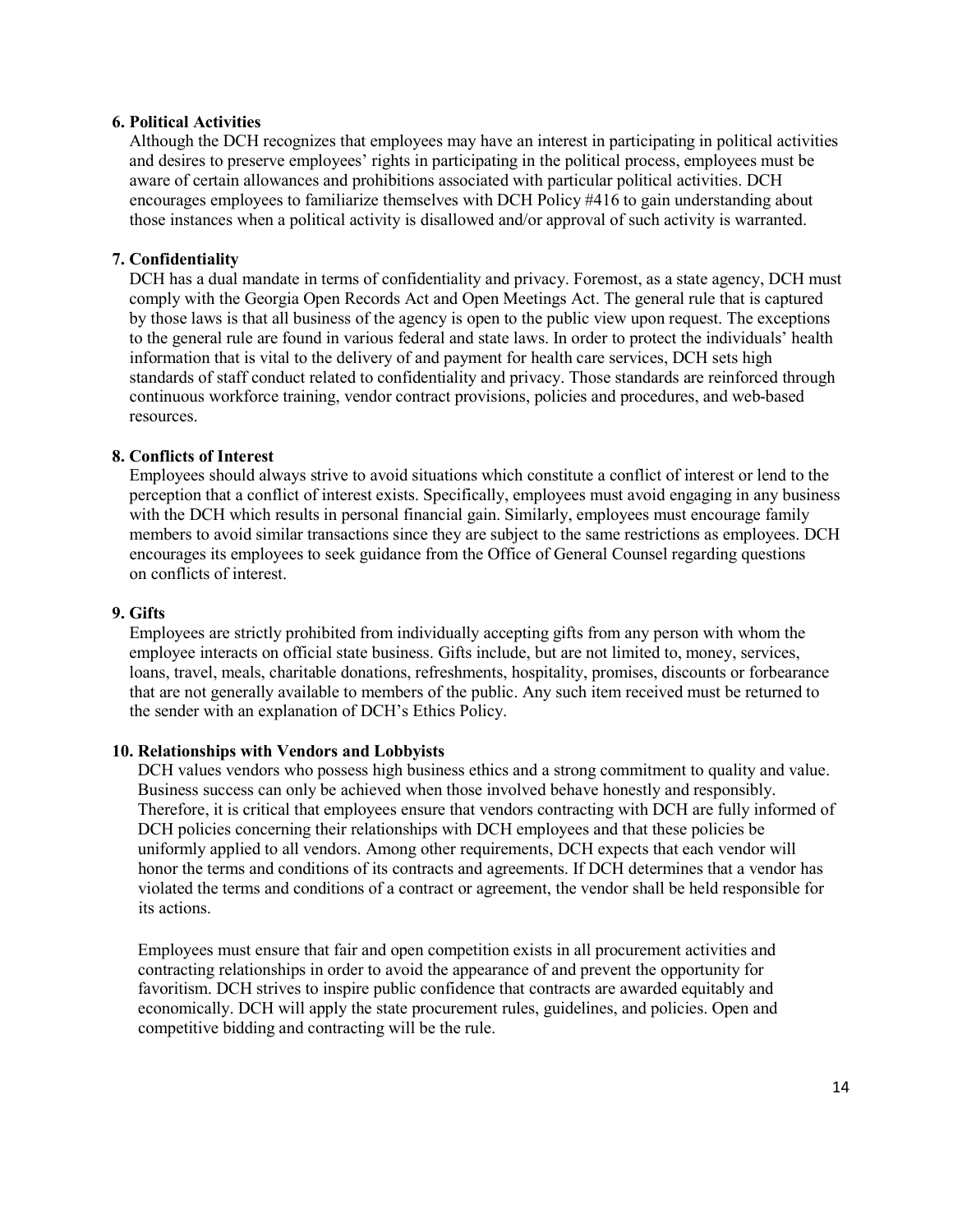DCH recognizes that lobbyists, both regulatory and legislative, may from time to time seek to meet with DCH employees to advance a particular interest. DCH recognizes that employees may have personal opinions, even those that may be contrary to a position that DCH has adopted. DCH employees, however, must recognize that the public, including legislators and lobbyists, may have difficulty differentiating between the official DCH position and a personal opinion. Accordingly, employees should always work directly with the Director of Legislative Affairs in preparing any responses to requests or questions from elected officials and their staff or lobbyists.

### **11. Mandatory Reporting**

If I have knowledge of any ethics violation, I am aware that I am responsible for reporting such violation to the DCH Inspector General and the DCH Ethics Officer. My good faith reports will be free from retaliation. If I am a supervisor, I am aware that I am responsible for reporting such violation and for forwarding any such report from a member of my staff to the DCH Inspector General and the DCH Ethics Officer. As a supervisor, I am additionally responsible for ensuring that the employees who report to me are aware of and comply with the ethical standards and policies that are applicable to their positions.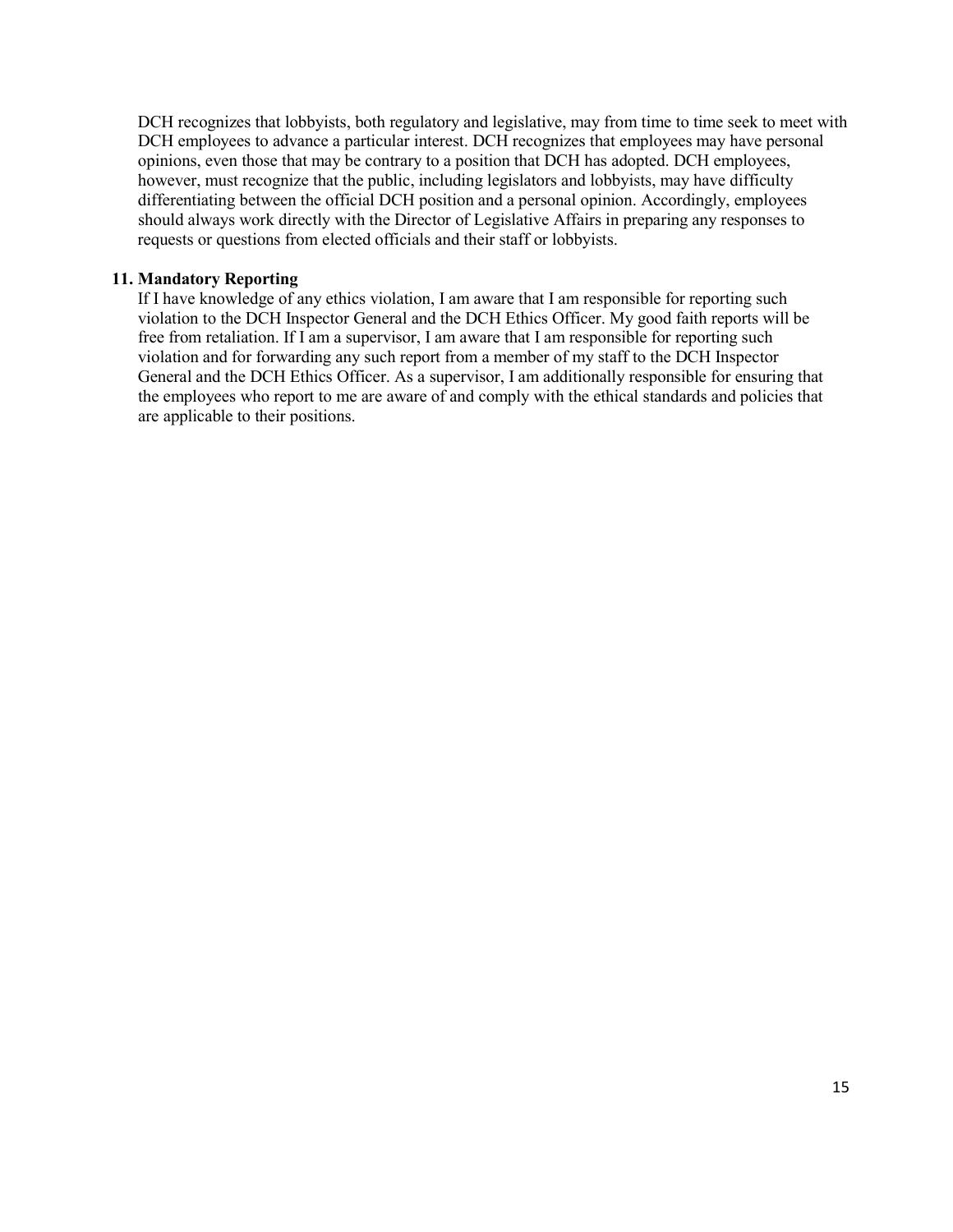### **ACKNOWLEDGEMENT OF STATEMENT OF ETHICS**

### **BY SIGNING THIS AGREEMENT, I THE UNDERSIGNED, HEREBY ACKNOWLEDGE THAT:**

- I have received, read, and understand the Georgia Department of Community Health *Statement of Ethics*;
- I agree to comply with each provision of the Georgia Department of Community Health *Statement of Ethics*;
- I am a: CGRANTEE SUBGRANTEE

Authorized Signature\* Date

Print Name

**Title** 

\*Must be President, Vice President, CEO or Other Authorized Officer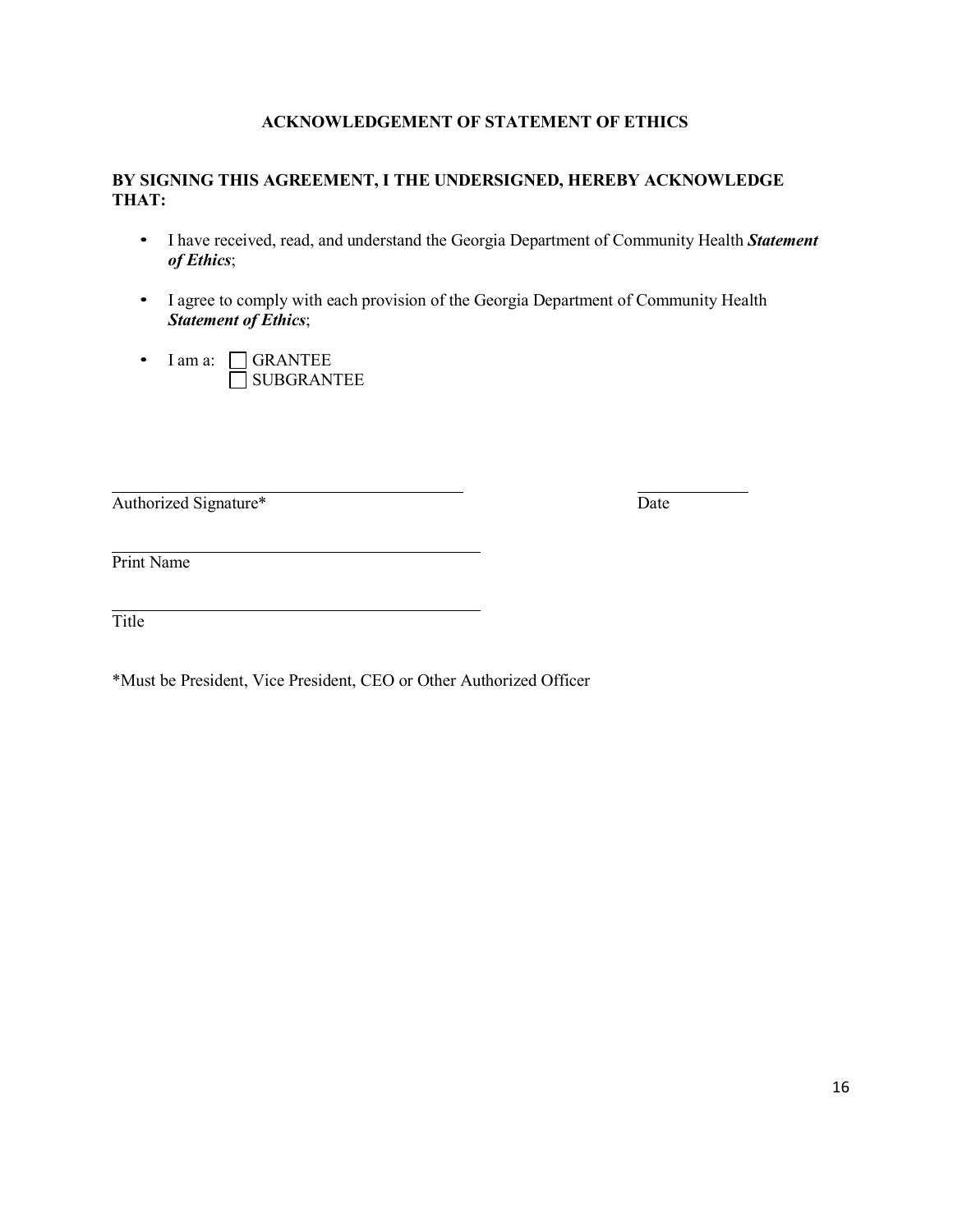#### **APPENDIX C**

#### **ETHICS IN PROCUREMENT POLICY**

#### **I. THE COMMITMENT**

The Department is committed to a procurement process that fosters fair and open competition, is conducted under the highest ethical standards, is fully compliant with all legal authority, and has the complete confidence and trust of the public it serves. To achieve these important public purposes, it is critical that current vendors and those making proposals to provide goods or services to the Department, as well as employees of the Department, members of the Board of Community Health, and independent contractors, consultants and temporary staffing agency employees currently on an assignment with DCH, have a clear understanding and an appreciation of, the DCH Ethics in Procurement Policy (the "Policy").

#### **II. SCOPE**

This Policy is applicable to all Vendors and DCH Workers, as those terms are defined below.

### **III. ETHICAL PROCUREMENT STANDARDS**

In order to maintain an ethical procurement process, DCH Workers and Vendors must act in accordance with the following standards:

#### A. **Fulfilling Legitimate Business Needs**

The procurement of goods and services will be limited to those necessary to accomplish the mission, goals, and objectives of the Department.

#### B. **Identifying and Resolving Conflicts of Interest**

Conflicts of interest shall be promptly identified and resolved early in the Procurement process. A "conflict of interest" exists when an individual possesses personal, financial or professional interests that compete, conflict or otherwise interfere with the individual's actual or perceived ability to act in the best interests of the Department or carry out that individual's duties in an impartial manner. A conflict of interest situation can arise when an individual takes actions or has interests that may make it difficult to perform his or her work objectively and effectively. Conflicts of interest also arise when an individual, or a family member of that individual, receives personal benefits as a result of the individual's action, decision, or disclosure of Confidential Information in a Procurement.

#### C. **Avoiding the Appearance of Impropriety**

DCH Workers must take care to avoid any appearance of impropriety and must promptly disclose to their supervisors any material transaction or relationship that reasonably could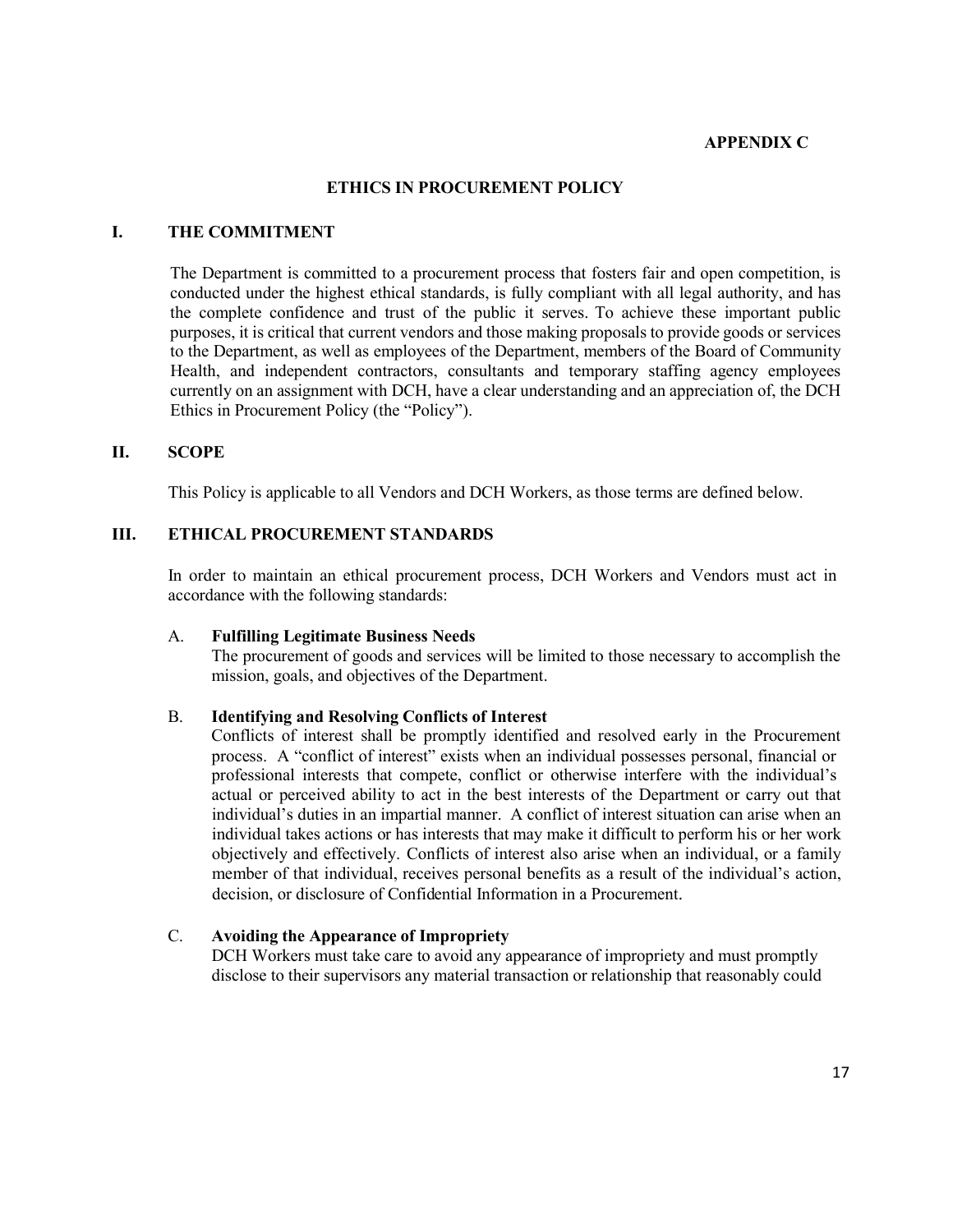be expected to give rise to a conflict of interest. Similarly, anyone engaged in a business relationship with the Department should avoid any appearances of impropriety.

### D. **Maintaining Impartiality**

DCH Workers must maintain an impartial, arms' length relationship with anyone seeking to influence the outcome of a Procurement.

### E. **Declining Gifts**

DCH Workers are prohibited at all times from soliciting, demanding, accepting, or agreeing to accept Gifts from Vendors, including Gifts from consultants, independent contractors or temporary staffing agency employees currently on assignment with DCH.

### F. **Avoiding Misrepresentations**

DCH Workers and Vendors may not knowingly falsify, conceal or misrepresent material facts concerning a Procurement.

### G. **Obtaining Sufficient Authorization**

DCH Workers may not obligate the Department without having received prior authorization from an approved official. Engaging in such activity is a misrepresentation of authority. DCH Workers who are consultants, independent contractors or temporary staffing agency employees shall not represent themselves as having the authority of a DCH employee.

### H. **Reporting Possible Conflicts of Interests**

DCH Workers and Vendors involved in Procurements must promptly report possible conflicts of interests to DCH in accordance with Section V "General Requirements" of the Policy.

A DCH Worker's failure to act in accordance with these standards, or failure to follow the guidelines set forth herein shall be grounds for disciplinary action, up to and including, termination of the working relationship with DCH. Similarly, a Vendor's failure to comply with this Policy will result in appropriate action as determined by governing state and/or federal law, rules and regulations, and other applicable Department policies and procedures.

### **IV. DEFINITIONS**

For purposes of this policy:

"Affiliate Vendor Team" shall include, but not be limited to, owners, employees, directors, officers, contractors, and consultants of a Vendor that directly or indirectly assist the Vendor in the preparation of response to a Procurement. For individual consultants, independent contractors and temporary staffing agency workers, the "Affiliate Vendor Team" includes the owners, employees, directors, officers, contractors and consultants of the company for whom the individual consultant, independent contractor or temporary staffing agency worker works.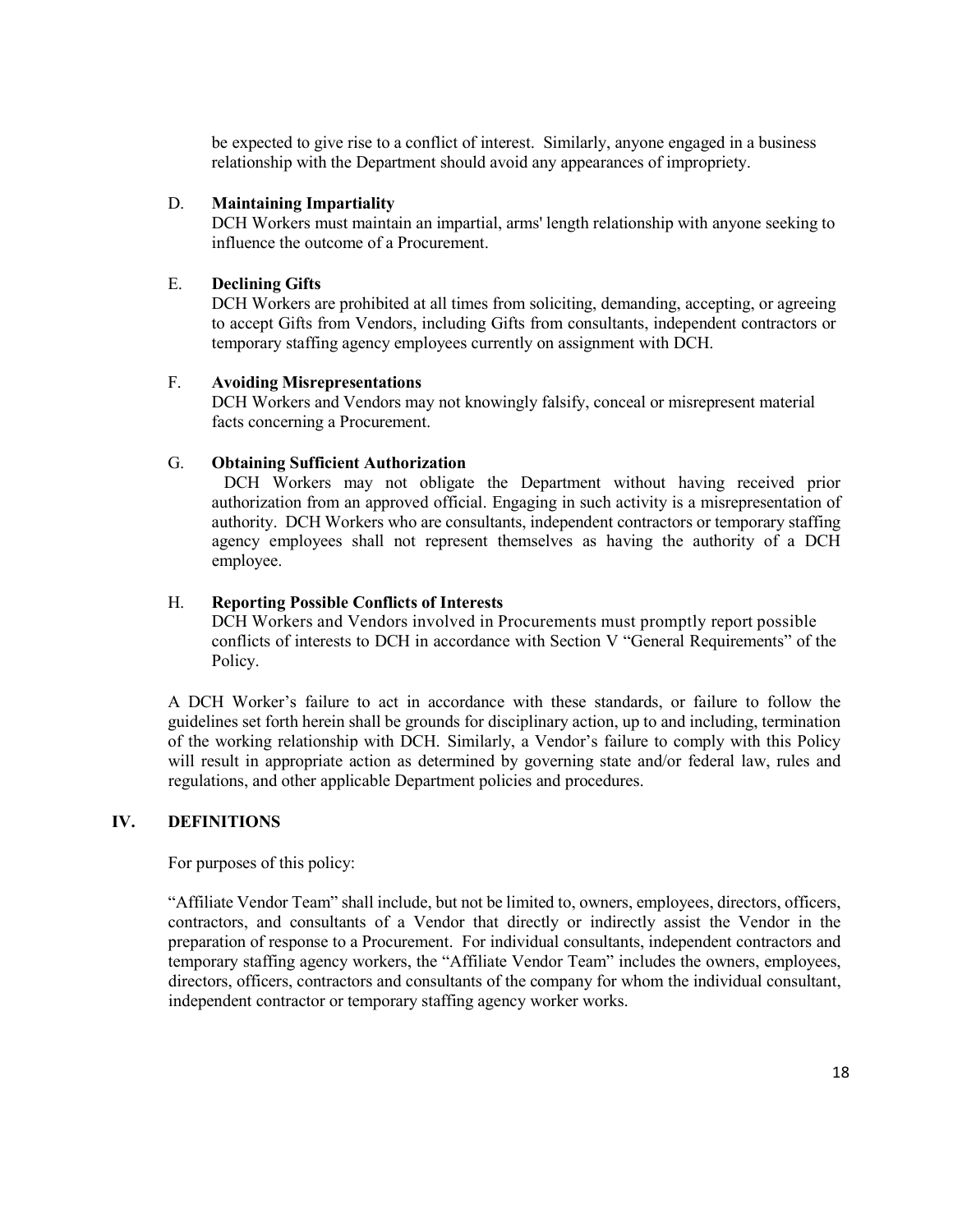"Confidential Information" shall mean all information not subject to disclosure pursuant to the Open Records Act, O.C.G.A. §50-18-70 et seq. For all Procurements governed by the State Purchasing Act, O.C.G.A. §50-5-50 et seq., "Confidential Information" shall also include records related to the competitive bidding and proposal process which, if disclosed prior to the issuance of the public notice of intent to award would undermine the public purpose of obtaining the best value for the Department. Such records include, but are not limited to, cost estimates, bids, proposals, evaluation criteria, evaluations of Vendors' bids/proposals, negotiation documents, offers and counter-offers, and records revealing preparation for the Procurement.

"DCH" and "Department" shall mean the Georgia Department of Community Health.

"DCH Worker" shall mean any person who works for the Department as an employee or as an independent contractor, consultant or temporary staffing agency employee on assignment with the Department, as well as members of the Board of Community Health.

"DOAS" shall mean the Georgia Department of Administrative Services.

"Evaluation Team" shall mean a designated group of DCH Workers who review, assess, and score documents submitted to the Department in response to a Procurement Solicitation. An Evaluation Team for a Staffing Recruitment includes the individuals responsible for reviewing resumes submitted in response to the Staffing Recruitment Solicitation, interviewing prospective staffing agency workers, and approving the selection of the individuals.

"Family Member" shall mean a spouse, adult living in the household of the DCH worker, and relatives of the DCH Worker, his or her spouse, or an adult living in the household of the DCH Worker. Relatives include the following: parent/stepparent, grandparent, child, grandchild, brother (full, half, step), sister (full, half, step), uncle, aunt, nephew, niece, and first cousin.

"Financial Interest" shall mean an ownership interest in assets or stocks of the Vendor, current employment with the Vendor, or prospective employment with the Vendor. "Financial Interest" does not include an ownership interest in a Vendor that is part of a widely held investment fund (such as a mutual fund, regulated investment company, common trust fund maintained by a bank or similar financial institution, pension or deferred compensation plan, or any other investment fund), if the individual has no ability to control the financial interests held by the fund AND (A) The fund is publicly traded or available; or (B) The assets of the fund are widely diversified, meaning it holds no more than 5% of the value of its portfolio in the securities of any one issuer, other than the U.S. Government, and no more than 20% in any particular economic or geographic sector.

"Gifts" shall mean anything of value, including but not limited to the following: goods, money, advances, personal services, entertainment, lodging, parking, real property or the use thereof, commissions, promises of future employment, stocks, bonds, notes or other investment interests in an entity, rights of action, intellectual property, gratuities, loans, extensions of credit, forgiveness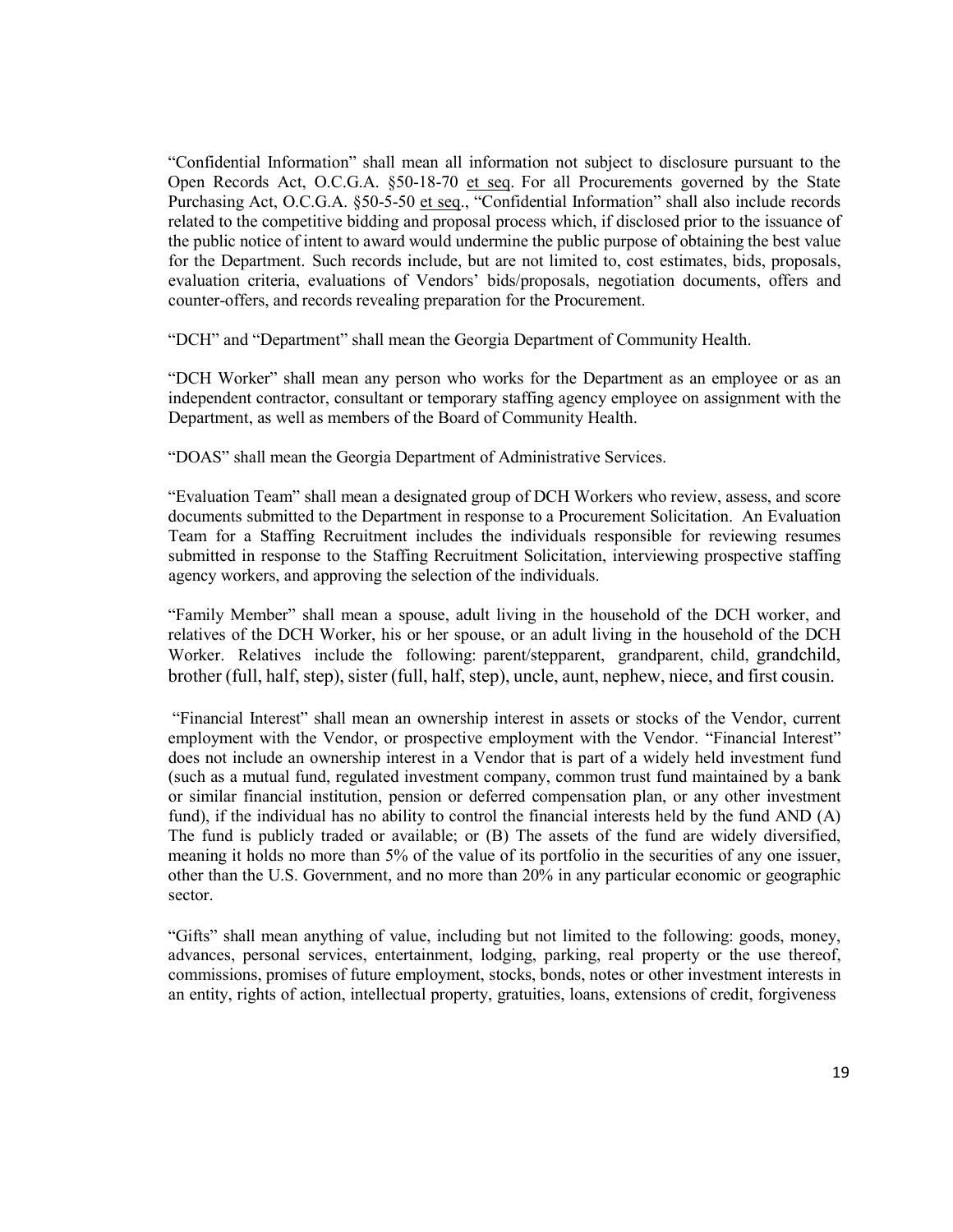of debts, memberships, subscriptions, travel or means of personal transportation, meals, tickets to events, charitable donations, refreshments, hospitality, and promises, discounts or forbearance that are not generally available to members of the public. A Gift need not be intended to influence or reward a DCH Worker.

"Issuing Officer" shall mean the Procurement Professional designated in the Procurement Solicitation to be the Vendor's only point of contact with the Department following the public advertisement of the Procurement Solicitation until such time as the results of the Procurement Solicitation are publicly announced or the Procurement Solicitation is cancelled. The Issuing Officer is responsible for managing all communication during this time period, including, but not limited to, answering Vendors' questions, contacting Vendors for clarification requests, negotiations, and contract discussions.

"Kickback" shall mean compensation of any kind directly or indirectly accepted by a DCH Worker from or on behalf of a Vendor seeking/competing for or doing business with the Department, for the purpose of influencing the award of a contract or the manner in which the Department conducts its business. Kickbacks include, but are not limited to, money, fees, gifts, employment opportunities for a DCH Worker or Family Member, commissions or credits. DCH Workers who are employed by a Vendor, such as consultants, independent contractors and temporary staffing agency workers, may receive payment from the Vendor associated with the work performed on a DCH assignment. However, any payment received by the consultant, independent contractor or staffing agency worker as a result of another DCH Worker's services for the Department may be a prohibited kickback. For example, a consultant who owns a consulting company may receive compensation for his or her work on an assignment with DCH. However, if he or she employs an individual who then becomes a consultant for DCH, any mark-up or payment received as a result of the employee's services for DCH shall be disclosed for evaluation by DCH and may be considered a kickback.

"Procurement" shall mean buying, purchasing, renting, leasing, or otherwise acquiring any supplies, services, or construction. The term also includes all activities that pertain to obtaining any supply, service, or construction, including description of requirements, selection and solicitation of sources, preparation and award of contract, as well as the disposition of any Protest. A Procurement is not limited to, but specifically includes, procurements which are either exempt or non-exempt either by statute or under DOAS rules, a procurement of professional services, a Staffing Recruitment and procurements under any other approved procurement vehicle.

"Procurement Manual" shall mean the most current version of the Georgia Procurement Manual released by DOAS.

"Procurement Professional" shall mean the Department's Office of Procurement Services (OPS) staff member assigned to and responsible for managing the Procurement process, including, but not limited to, needs identification and fact-finding, market research, requests for information, development of requirements and specifications, determination of the Procurement strategy and management of the Procurement solicitation, evaluations and awards. The Procurement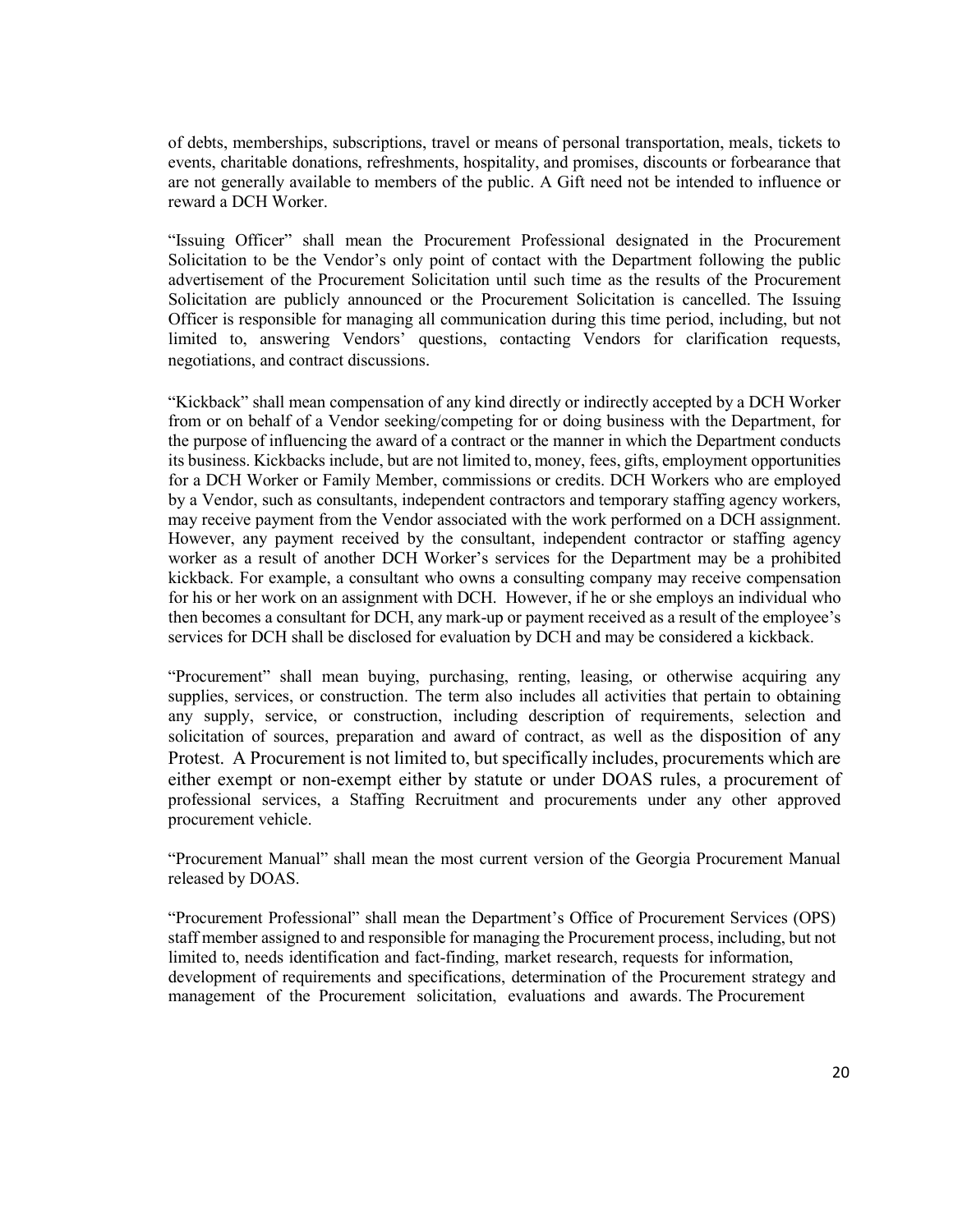Professional is charged with adhering to the highest ethical standards and ensuring that Procurements are executed in a fair and impartial manner, consistent with applicable laws, rules and regulations, which may include the Georgia Procurement Manual (GPM), the Georgia State Purchasing Act and Department procurement policies.

"Procurement Solicitation" shall mean the Department's solicitation of offers from Vendors for the needed supplies, services or construction. Procurement Solicitation shall include, but not be limited to, requests for quotes, requests for qualified contractors, requests for proposals, requests for approvals, requests for pre-qualifications, reverse auctions and any other approved solicitation method.

"Prohibited Contact" applies only to a Procurement subject to DOAS rules and refers to a Vendor's contact with DCH Workers other than through the Issuing Officer after the public advertisement of a Procurement Solicitation and until such time as the results of the Procurement Solicitation are publicly announced or the Procurement Solicitation is cancelled. During that time period, "Prohibited Contact" shall mean contact with any DCH Worker, other than the Issuing Officer, whereby it could be reasonably inferred that such contact was intended to influence, or could reasonably be expected to influence, the outcome of a Procurement Solicitation. This prohibition includes, without limitation, personal meetings, meals, entertainment functions, telephonic communications, letters, faxes and e-mails, as well as any other activity that exposes the DCH Worker to direct contact with a Vendor. This prohibition does not include contacts with DCH Workers for the purpose of discussing existing on-going Department work which is unrelated to the subject of the Procurement Solicitation or existing consulting assignments. Inquiries regarding the status of a Procurement should always be directed to the Issuing Officer.

"Protest" shall mean a written objection by an interested party to Procurement Solicitation, or to a proposed award or award of a contract, with the intention of receiving a remedial result.

"Protestor" shall mean an actual bidder/offeror who is aggrieved in connection with a Procurement Solicitation or intended or actual contract award and who files a Protest.

"Requirements Team" shall mean a designated group of DCH Workers who develop a Procurement Solicitation. A Requirements Team for the selection of professional services, consultant or temporary staffing agency employee includes the individuals responsible for drafting the request for such professional, consultant or staffer and approving the posting of the request. A DCH Worker is not a member of a Requirements Team simply because he or she identifies potential Vendors or meets with potential Vendors or current Vendors to discuss Departmental needs and review relevant information. A Requirements Team is formed once it is determined that a Procurement Solicitation or request for services is necessary to meet a Departmental need.

"Staffing Recruitment" shall mean a Procurement for the specific purpose of selecting temporary staffing agency employees in accordance with DOAS statewide contracts. "Staffing Recruitment Professional" shall mean the Department's Office of Human Resources staff

member assigned to and responsible for managing the Staffing Recruitment process. The Staffing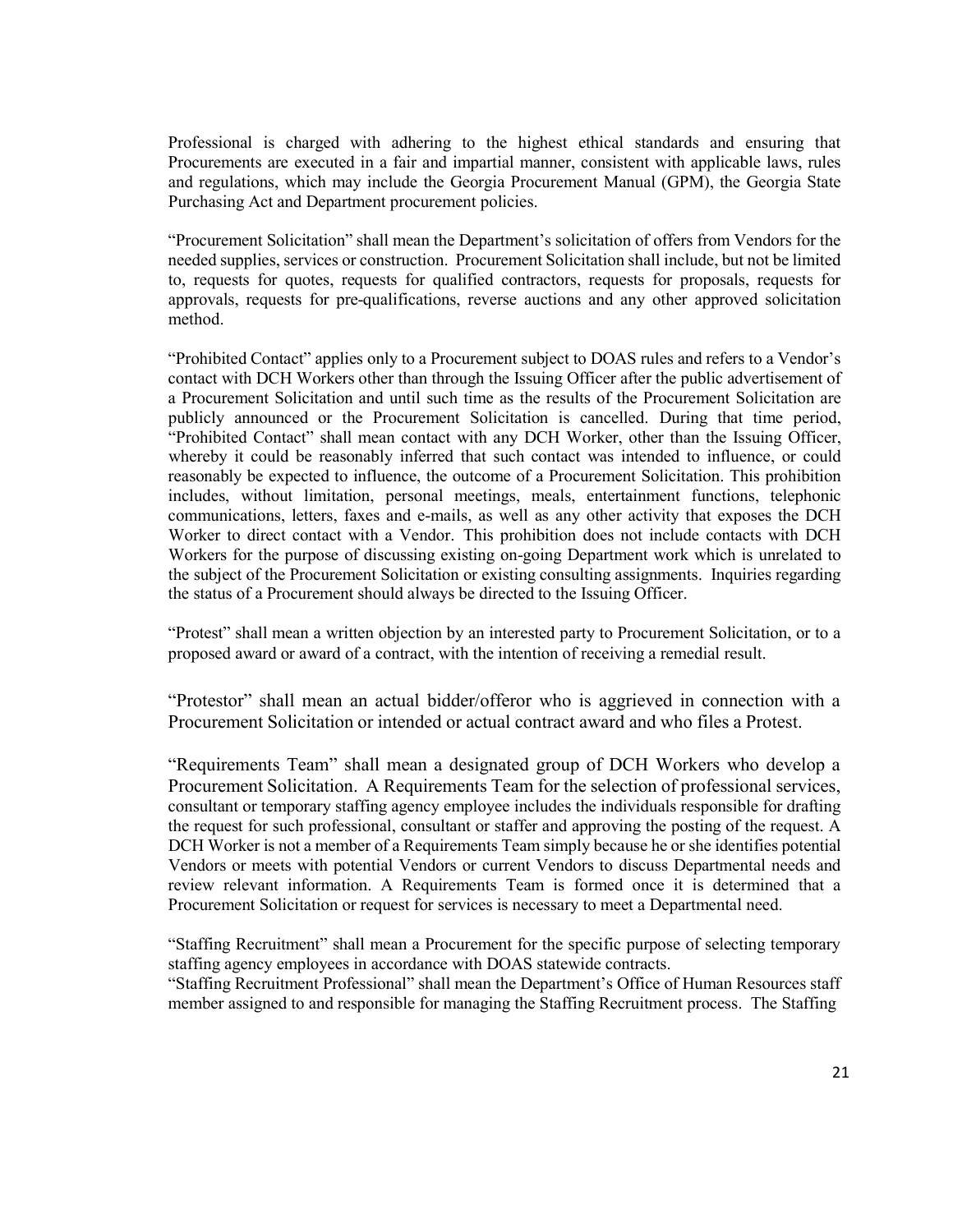Recruitment Professional is charged with adhering to the highest ethical standards and ensuring that Staffing Recruitments are executed in a fair and impartial manner, consistent with applicable laws, rules and regulations.

"Staffing Recruitment Solicitation" shall mean a Procurement Solicitation for the specific purpose soliciting offers as part of a Staffing Recruitment.

"Vendor" shall mean any individual or entity seeking to do business or doing business with the Department, including, without limitation, contractors, professionals, consultants, suppliers, manufacturers seeking to act as the primary contracting party, officers and employees of the foregoing, any subcontractors, sub consultants and sub suppliers at all lower tiers, as well as any person or entity engaged by the Department to provide a good or service. A professional, consultant or temporary staffing agency and its employee who desires to be placed on an assignment with DCH is a Vendor. Once selected, the professional, consultant or temporary staffing agency employee remains a Vendor, but is also a DCH Worker.

#### **V. General Requirements**

- A. *Responsibilities of Procurement Professionals, Staffing Recruitment Professionals and DCH Workers who are on a Requirements Team or Evaluation Team*
	- 1. Procurement Professionals and Staffing Recruitment Professionals must ensure that DCH Workers participating in any Procurement activities have sufficient understanding of the Procurement and evaluation process and the applicable DCH and DOAS rules and regulations and policies associated with the processes.
	- 2. Requirements Team members are tasked with developing standards of work, Procurement Solicitations and related documents in an objective and impartial manner. Typically, a Procurement Professional or Staffing Recruitment Professional facilitates the activities of a Requirements Team and a designated DCH Worker who is a Requirements Team member serves as the Head of the Requirements Team. Often, Requirements Team members are uniquely qualified to develop this material because of their experience with the industry. This experience may have been gained through employment or performance of services with Vendors. These Requirements Team members also maintain professional relationships that enable them to gather valuable information about current products and services. While participating on the Requirements Team, it is essential that Requirements Team members use their experiences and contacts solely to benefit the Department. They must place aside any personal and/or professional biases or prejudices that may exist when developing standards of work, Procurement Solicitations and related documents. A DCH Worker serving on a Requirements Team must not allow the DCH Worker's or Family Member's personal or professional relationships (e.g., friendships, dating, prior or current employment) with employees, principals, directors, officers, etc. of a Vendor or individuals on the Affiliate Vendor Team to interfere with the ability to prepare these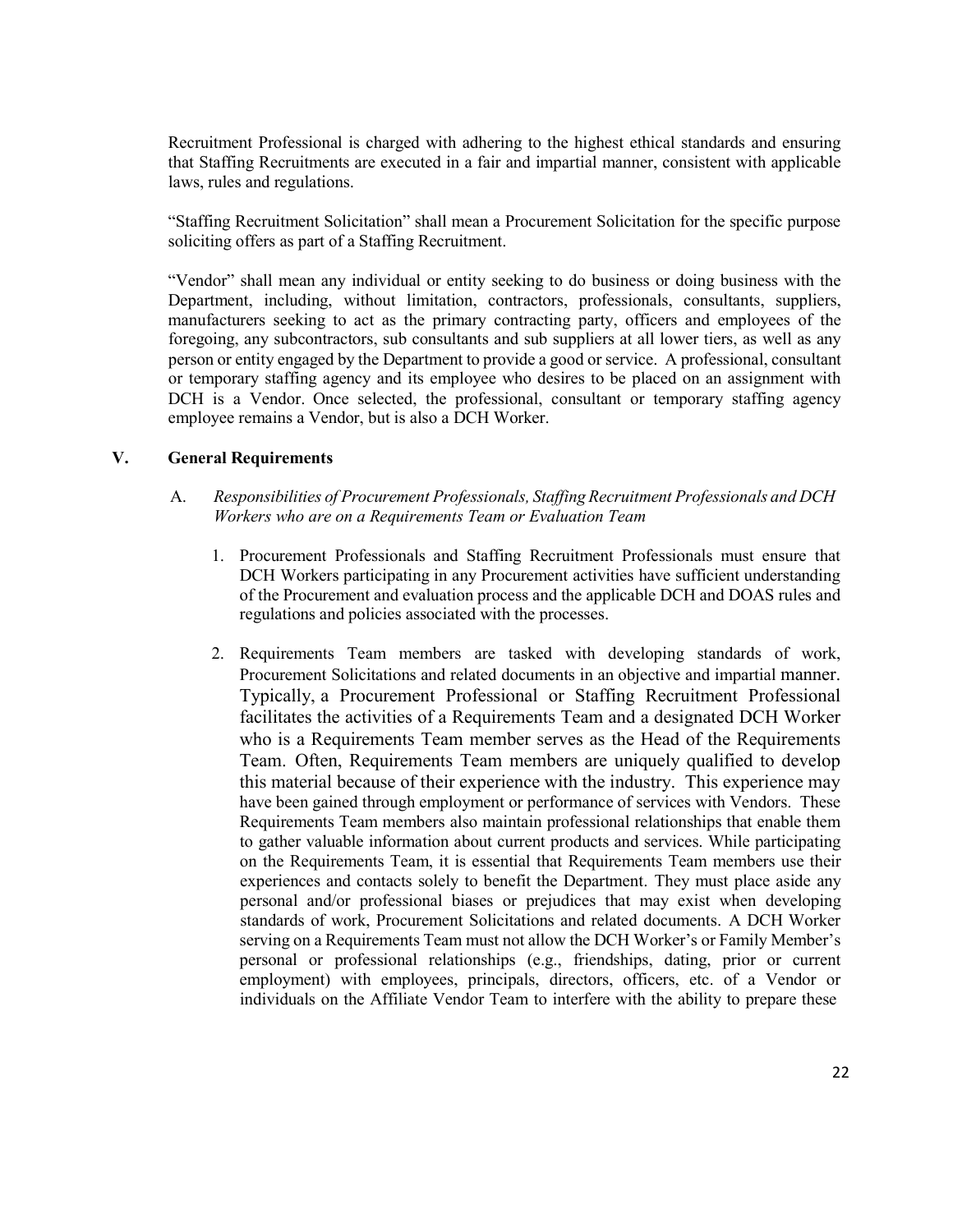Procurement Solicitations fairly and objectively in the interests of the Department. Such relationships may give rise to the appearance of, and/or create an actual conflict of interest and must be promptly disclosed in writing to the designated Procurement Professional or Staffing Recruitment Professional and the Head of the Requirements Team prior to the DCH Worker's participation on the Requirements Team using the Attestation Form attached as Exhibit A to this Policy (or Exhibit C to this Policy for a Staffing Recruitment), or a similar form provided by the Ethics Officer.

- 3. The designated Procurement Professional or Staffing Recruitment Professional shall consult with the Ethics Officer before making a determination as to whether a DCH Worker who has made any written disclosures on the Attestation Form or for whom there is a potential conflict of interest is permitted to participate on the Requirements Team. The Ethics Officer will make a determination as to whether an actual conflict or appearance of a conflict exists and will notify the designated Procurement Professional or Staffing Recruitment Professional and the Head of the Requirements Team. The Ethics Officer may recommend actions that are necessary to assure the objectivity and fairness of the Procurement Solicitation and to prevent the appearance of a conflict of interest. If an actual conflict or appearance of conflict exists, it is the responsibility of the designated Procurement Professional or Staffing Recruitment Professional to exclude the individual from the Requirements Team or prepare a written description of the actions that will be taken to "cure" the conflict and assure the objectivity and fairness of the Procurement Solicitation. The designated Procurement Professional or Staffing Recruitment Professional shall maintain this written description of actions and ensure compliance with its terms. In some cases, disclosure of the conflict may be sufficient to "cure" the conflict.
- 4. Evaluation Team members are tasked with conducting objective, impartial evaluations, and, therefore, must place aside any personal and/or professional biases or prejudices that may exist. A DCH Worker serving on an Evaluation Team must not allow the DCH Worker's or DCH Worker's Family Member's personal or professional relationships (i.e. friendships, dating, prior or current employment) with employees, principals, directors, officers, etc. of a Vendor or individuals on the Affiliate Vendor Team to interfere with the rendering of fair and objective determinations. Such relationships may give rise to the appearance of, and/or create an actual conflict of interest and must be promptly disclosed in writing to the designated Procurement Professional or Staffing Recruitment Professional and the Head of the Evaluation Team prior to the Worker's participation on the Evaluation Team using the Attestation Form attached as Exhibit B to this Policy (or Exhibit C to this Policy for a Staffing Recruitment), or a similar form provided by the Ethics Officer.
- 5. The designated Procurement Professional or Staffing Recruitment Professional shall consult with the Ethics Officer before making a determination as to whether a DCH Worker who has made any written disclosures on the Attestation Form or for whom there is a potential conflict of interest is permitted to participate on the Evaluation Team. The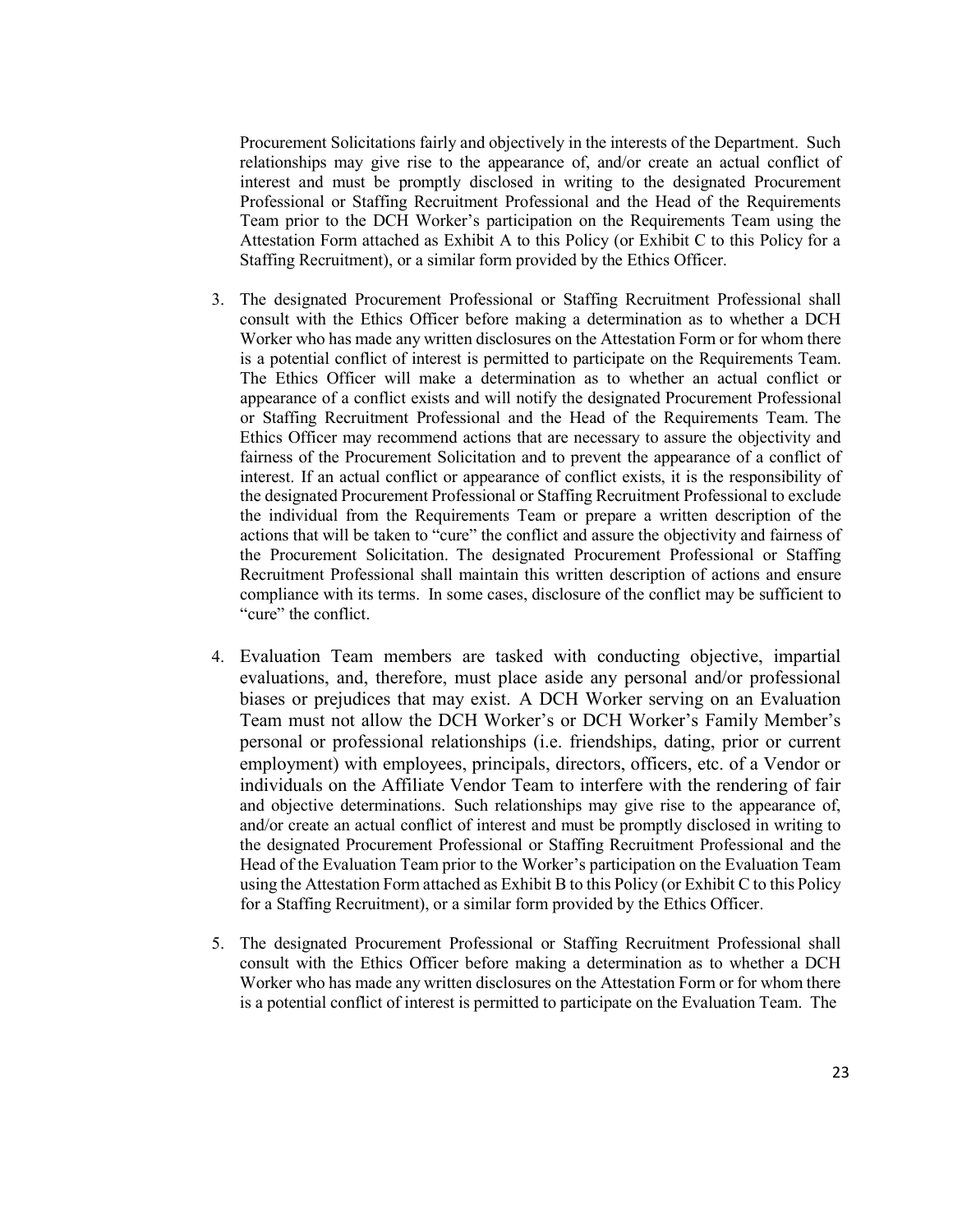Ethics Officer will make a determination as to whether an actual conflict or appearance of a conflict exists and will notify the designated Procurement Professional or Staffing Recruitment Professional and the Head of the Evaluation Team. The Ethics Officer may recommend actions that are necessary to assure the objectivity and fairness of the Evaluation and to prevent the appearance of a conflict of interest. If an actual conflict or appearance of conflict exists, it is the responsibility of the designated Procurement Professional or Staffing Recruitment Professional to exclude the individual from the Evaluation Team or prepare a written description of the actions that will be taken to "cure" the conflict and assure the objectivity and fairness of the Evaluation. The designated Procurement Professional or Staffing Recruitment Professional shall maintain this written description of actions and ensure compliance with its terms. In some cases, disclosure of the conflict may be sufficient to "cure" the conflict.

- 6. In the event that the Department determines that a conflict of interest does exist and a DCH Worker on a Requirements Team or Evaluation Team failed to make the appropriate disclosure, the Department will evaluate whether the conflict is of sufficient magnitude to disqualify the DCH Worker from further participation on the Requirements Team and/or the Evaluation Team. Furthermore, in the event that the Department determines that the conflict of interest did negatively impact the final Procurement Solicitation or the outcome of a Procurement, such DCH Worker may be subject to disciplinary action, up to and including termination of employment.
- 7. In the event the Department becomes aware that a DCH Worker maintains a relationship of any sort that may be a conflict of interest or may have the appearance of a conflict of interest with respect to a Procurement, the designated Procurement Professional or Staffing Recruitment Professional shall consult with the Ethics Officer, after which the Ethics Officer will make a determination as to whether an actual conflict or appearance of a conflict exists. Based on that determination and the impact of the conflict or the appearance of a conflict, the Ethics Officer may recommend actions that are necessary to cure the conflict or the appearance of a conflict. If an actual or appearance of a conflict exists, it is the responsibility of the designated Procurement Professional or Staffing Recruitment Professional to take appropriate action, up to and including the disallowance of the DCH Worker's participation in any Procurement activities.
- 8. Prior to participating on a Requirements Team or an Evaluation Team, each DCH Worker (including the Head of the Requirements Team and Head of the Evaluation Team) and the designated Procurement Professional or Staffing Recruitment Professional must execute the appropriate Attestation Form in Exhibit A or B to this Policy (or Exhibit C to this Policy for a Staffing Recruitment).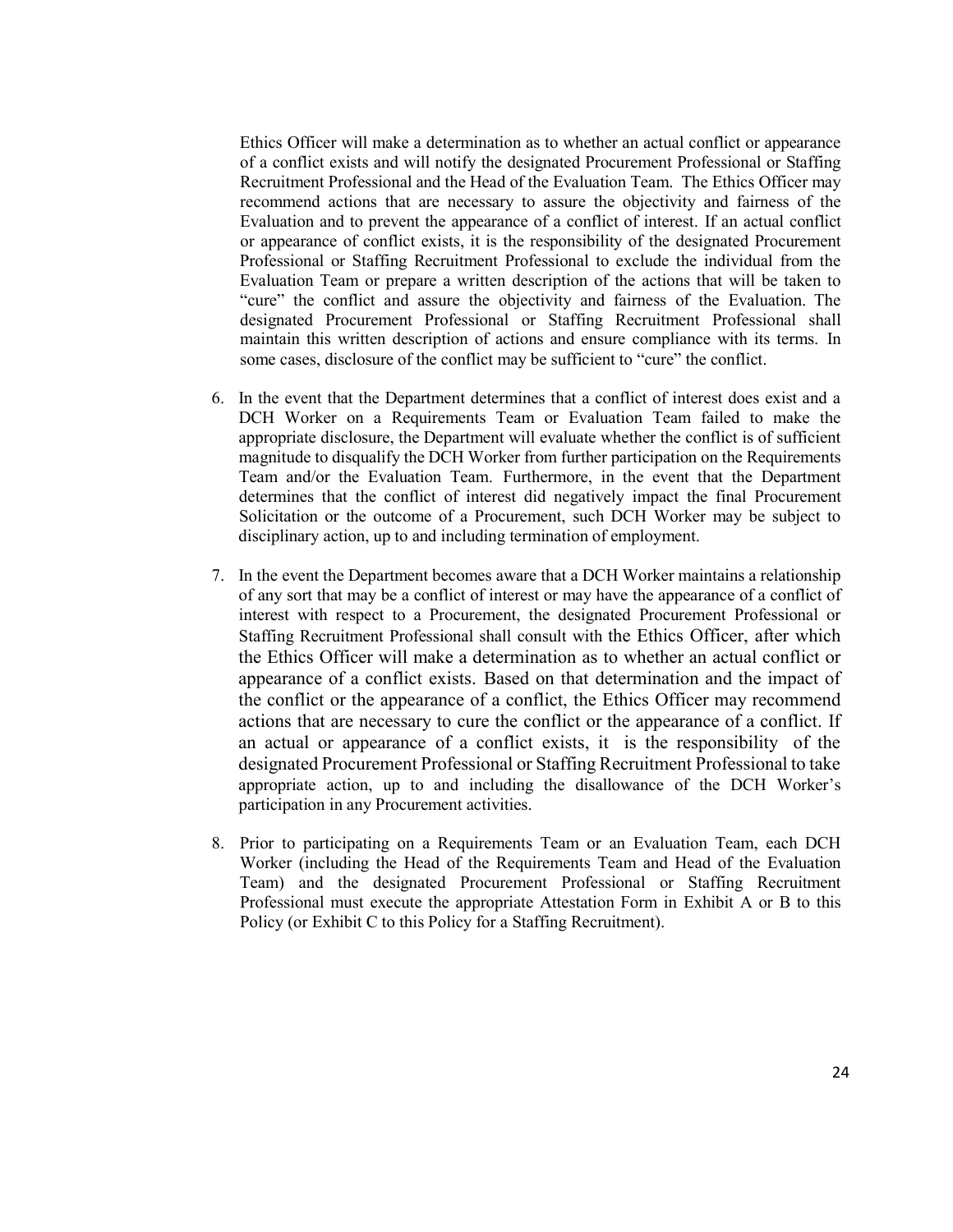### B. *Responsibilities of DCH Workers who are not on a Requirements Team or Evaluation Team*

All DCH Workers should be mindful of the importance of confidentiality during any Procurement. Even if a DCH Worker is not serving in the capacity of a member on the Evaluation Team or Requirements Team, all DCH Workers must refrain from engaging in conduct with a Vendor that could result in a conflict of interest or be considered a Prohibited Contact.

### C. *Responsibilities of DCH Workers who are also Vendors*

A DCH Worker who is a consultant or temporary staffing agency employee on an assignment with DCH is also a Vendor. Consultants or temporary staffing agency employees shall provide professional, objective and impartial advice and services, and at all times hold the Department's interest's paramount, without any consideration for future work for themselves or members of the Vendor Affiliate Team. In addition to the general obligations of a DCH Worker and Vendor, such individuals shall do the following in order for the Department to identify potential or perceived conflicts of interest that may impact procurements:

- 1. Disclose to the supervising DCH employee and Director of Human Resources every current and former employer.
- 2. Disclose to the supervising DCH employee and Director of Human Resources the name of every current DCH Worker with whom the individual or the individual's Family Member has a current or pre-existing personal or professional relationship.
- 3. Disclose to the supervising DCH employee and Director of Human Resources any project for another client that may give rise to an actual or perceived conflict of interest.
- 4. Appropriately identify him or herself as an employee of the entity that actually pays his or her compensation and state that he or she is on a contract assignment with DCH.
- 5. Ensure that he or she only performs work that is within the scope of the current assignment.
- 6. Coordinate with the supervising DCH employee to ensure that his or her level of access to Confidential Information is limited to the scope of the current assignment.

### D. *DOAS rules applicable*

DOAS rules and regulations may apply to a Procurement, which DOAS rules and regulations may also be applicable to conflicts of interest and may be more restrictive than the provisions of this Policy. It is the responsibility of all DCH Workers to comply with DOAS rules and regulations, when applicable.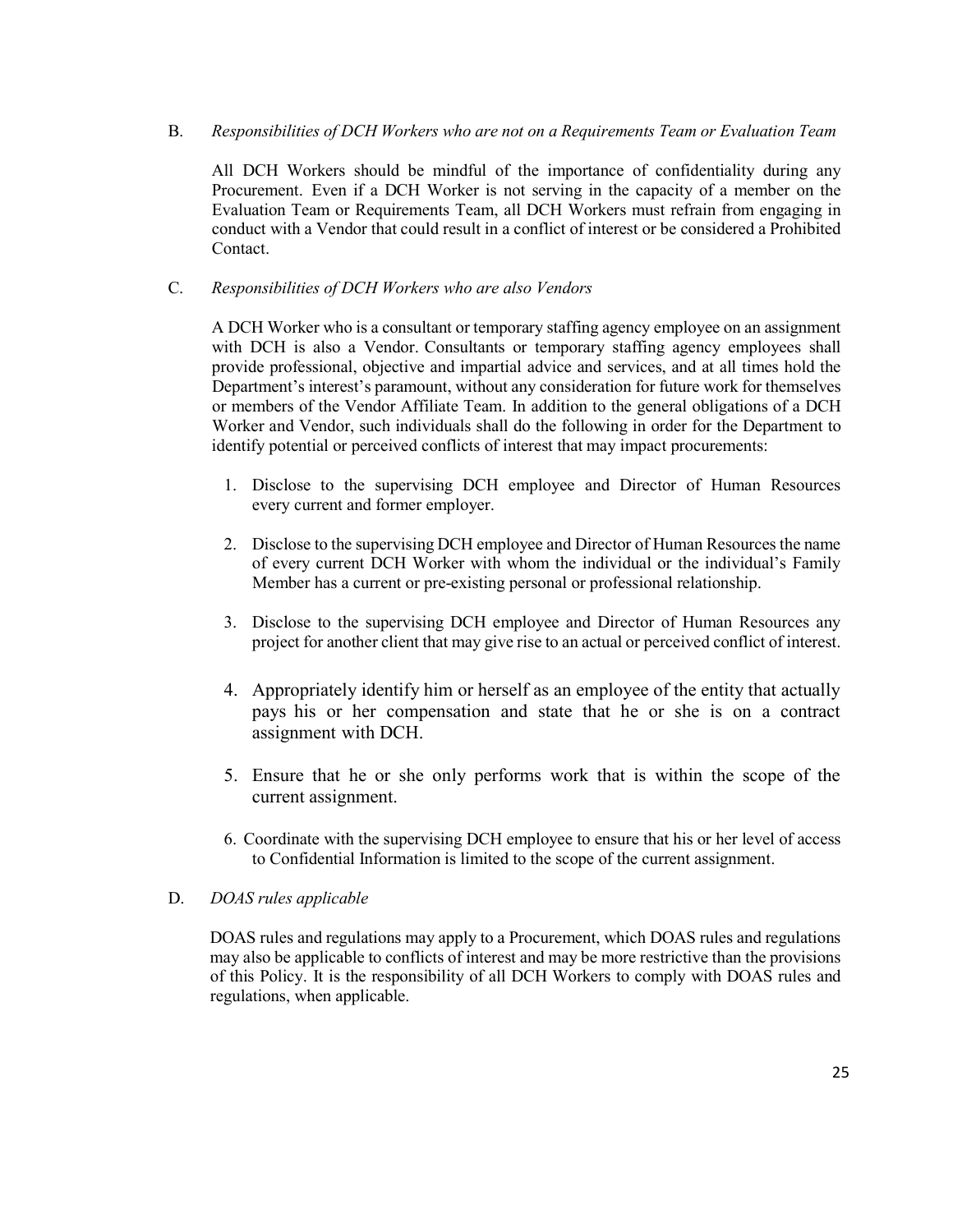### **VI. VENDOR RESPONSIBILITIES**

#### A. *Gifts and Kickbacks*

Vendors may neither offer nor give any Gift or Kickbacks, directly or indirectly, to a DCH Worker. Similarly, no Vendor may offer or give any Gift or Kickbacks, directly or indirectly, to any member of a DCH Worker's Family. Such prohibited activity may result in the termination of the contract, in those cases where the Vendor has executed a contract with the Department. In the event that a potential Vendor who has submitted a response to a Procurement Solicitation engages in such activity, the Department shall act in accordance with DOAS protocol.

### B. *Family Relationships with DCH Workers*

If a Vendor has a family or personal relationship with a DCH Worker, a Gift that is unconnected with the DCH Worker's duties at the DCH is not necessarily prohibited. In determining whether the giving of an item was motivated by personal rather than business concerns, the history of the relationship between the Vendor and DCH Worker shall be considered. However, regardless of the family or personal relationship between a Vendor and a DCH Worker, a Gift is strictly forbidden where it is being given under circumstances where it can reasonably be inferred that it was intended to influence the DCH Worker in the performance of his or her official duties.

#### C. *Vendor Submittals*

The Department expects all Vendors to be forthcoming, always submitting true and accurate information in response to a Procurement Solicitation or with regard to an existing business relationship. If the Department determines that the Vendor has intentionally omitted or failed to provide pertinent information and/or falsified or misrepresented material information submitted to the Department, the Department shall act in accordance with applicable state law and DOAS procurement policies and procedures.

Vendors must calculate the price(s) contained in any bid in accordance with the Georgia Procurement Manual.

#### D. *Business Relations*

A Vendor may not be allowed to conduct business with the Department for the following reasons:

- 1. Falsifying or misrepresenting any material information to the Department as set forth hereinabove;
- 2. Conferring or offering to confer upon a DCH Worker participating in a Procurement (which the entity has bid or intends to submit a bid) any Gift, gratuity, favor, or advantage, present or future; and
- 3. Any other reasons not explicitly set forth herein that are contained in the Georgia Procurement Manual or applicable Department policy.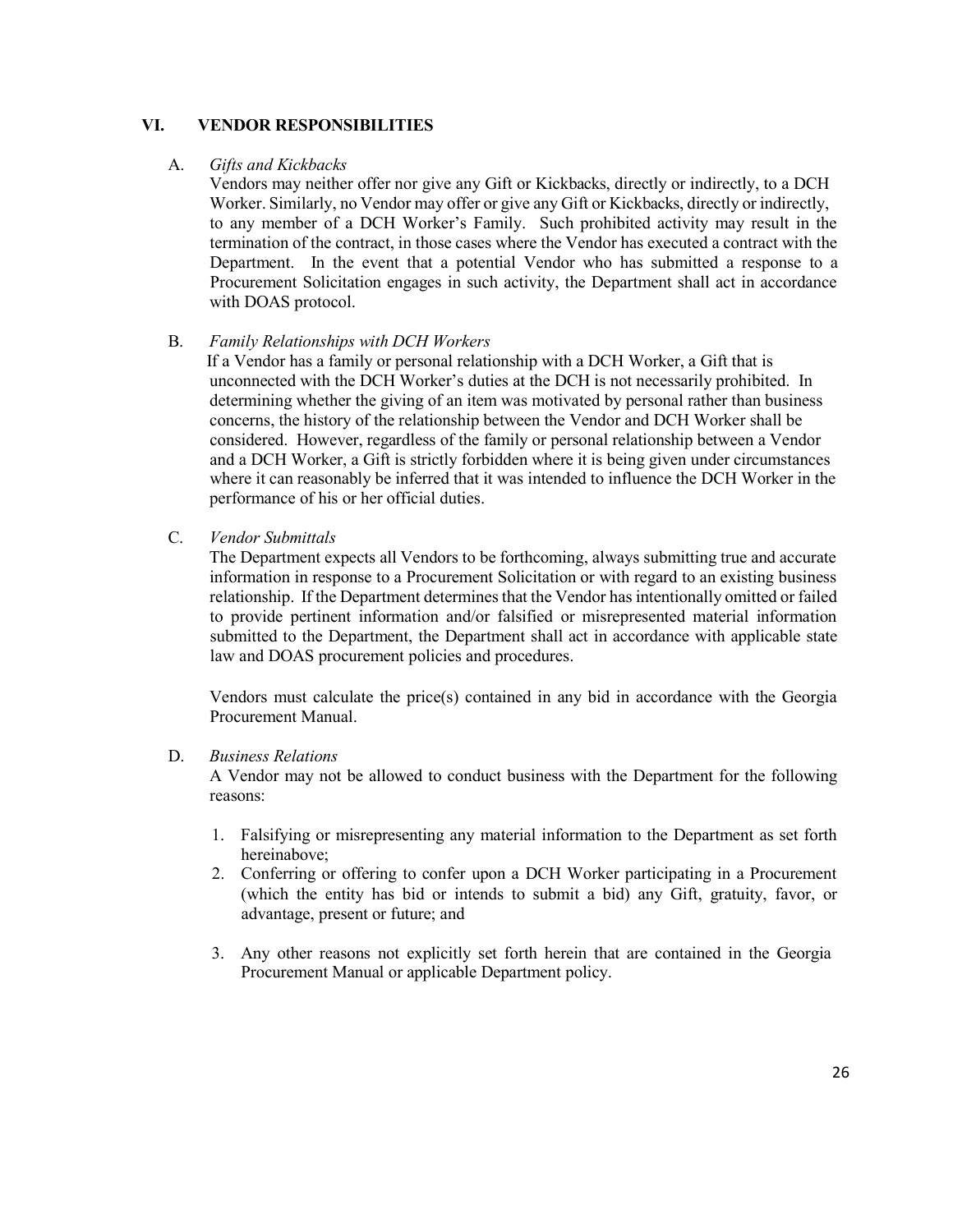#### E. *Prohibited Contact*

The Vendor is precluded from engaging in Prohibited Contact upon the release of a Procurement Solicitation or posting of a request for consulting or temporary staffing services, during the evaluation process, and any time prior to the Department's public announcement of the results of the Procurement Solicitation, filling of the temporary position, or the Department's cancellation of the Procurement Solicitation.

### **VII. USE OF CONFIDENTIAL INFORMATION**

DCH Workers will not use Confidential Information for their own advantage or profit, nor will they disclose Confidential Information to any potential Vendor or to any unauthorized recipient. DCH Workers will comply with all confidentiality requirements set forth in DCH policies and applicable law.

#### **VIII. ADDRESSING VIOLATIONS**

#### A. *The Process*

All DCH Workers are responsible for bringing violations to the attention of the Issuing Officer under the Procurement protocols, the Procurement Professional or the Staffing Recruitment Professional or to a supervisor/manager if the affected DCH Worker is not a part of the Procurement. The supervisor/manager and/or the designated Procurement Professional or Staffing Recruitment Professional shall promptly report such violation to the Ethics Officer. If for any reason it is not appropriate to report a violation to the DCH Worker's immediate supervisor or the designated Procurement Professional or Staffing Recruitment Professional, DCH Workers will report such violations or concerns to the Ethics Officer or the Office of Inspector General. Procurement Professionals, Staffing Recruitment Professionals and managers are required to report suspected ethics violations to the Ethics Officer and the Office of Inspector General, who have specific responsibility for investigating all reported violations.

Confirmed violations will result in appropriate disciplinary action, up to and including termination from employment. In some circumstances, criminal and civil penalties may be applicable.

The Ethics Officer or Inspector General will notify the DCH Worker making the report of the suspected violation of receipt of such report. All reports will be promptly investigated, and appropriate corrective action will be taken if warranted by the investigation.

#### B. *Good Faith Filings*

Anyone filing a complaint concerning a violation of this Policy must be acting in good faith and have reasonable grounds for believing the information disclosed indicates a violation. Good faith reporting of suspected policy violations by others shall not jeopardize a DCH Worker's employment with the Department. However, any allegations that prove not to be substantiated and which prove to have been made maliciously or knowingly to be false will be viewed as a serious disciplinary offense.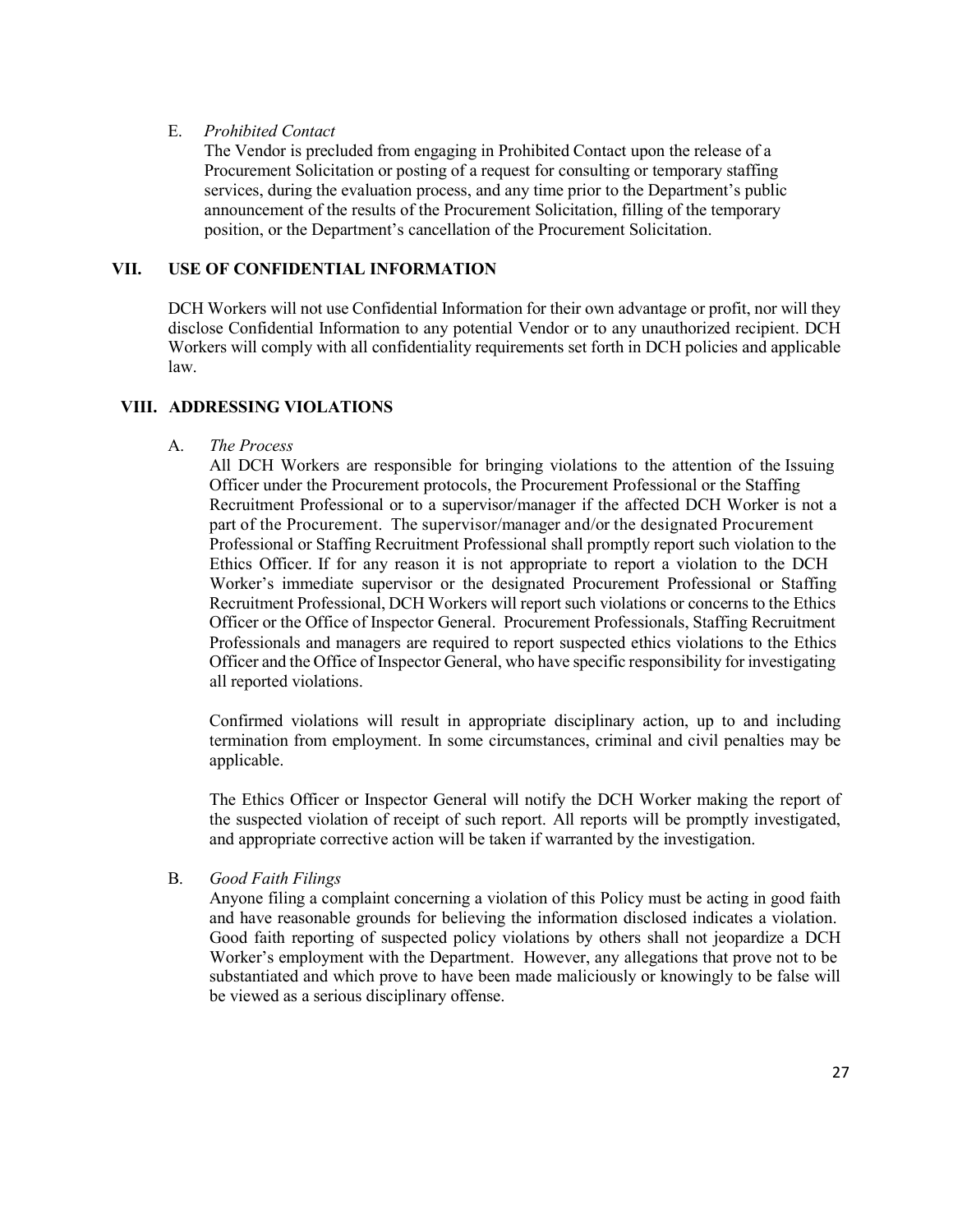### C. *Confidentiality*

Violations or suspected violations may be submitted on a confidential basis by the complainant or may be submitted anonymously. Reports of violations or suspected violations will be kept confidential to the extent possible, consistent with the need to conduct an adequate investigation. Additionally, all DCH Workers are expected to cooperate in the investigation of such violations. Failure to cooperate in an investigation may result in disciplinary action, up to and including termination from employment.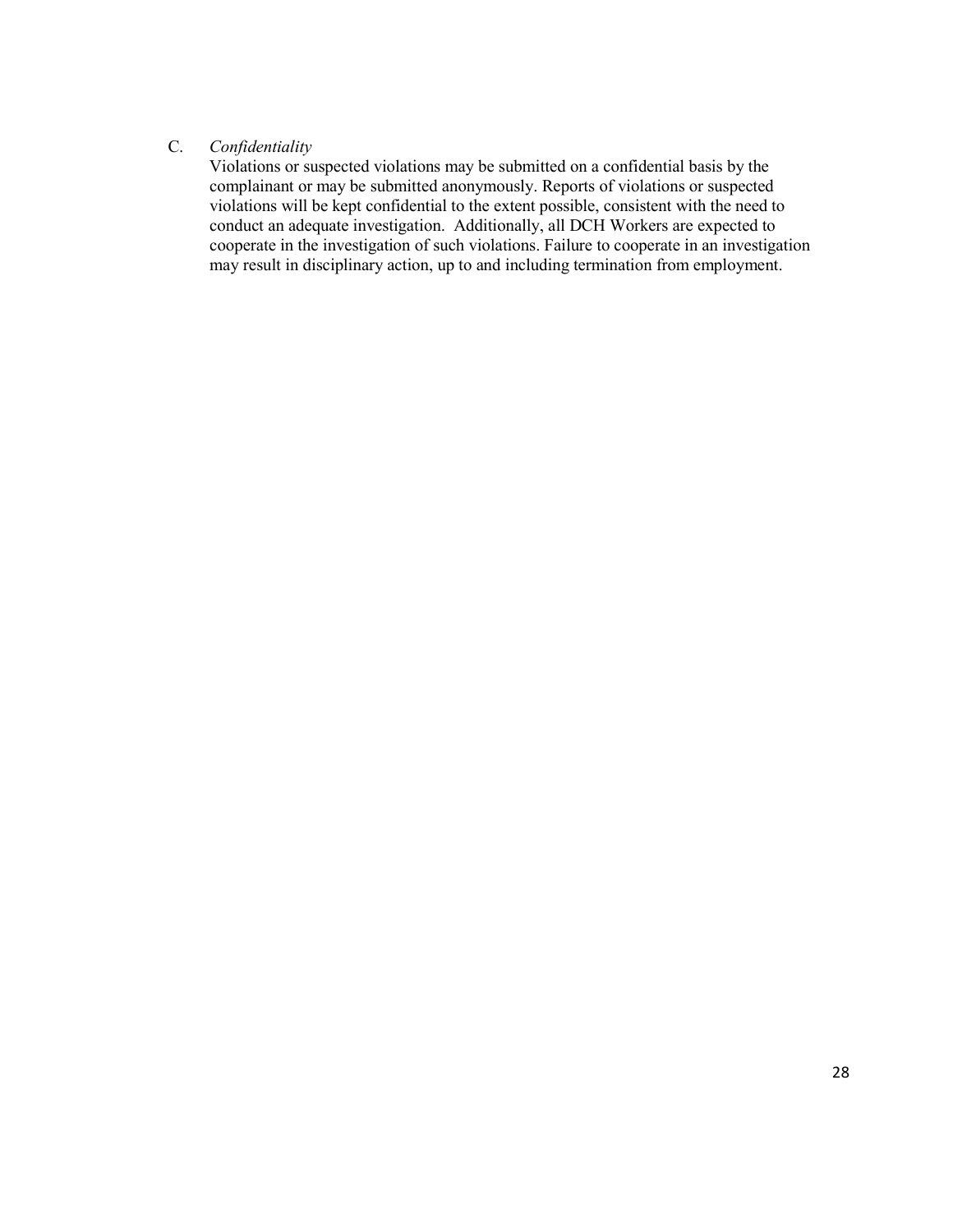### **ACKNOWLEDGEMENT OF STATEMENT OF ETHICS IN PROCUREMENT POLICY**

### **BY SIGNING THIS AGREEMENT, I THE UNDERSIGNED, HEREBY ACKNOWLEDGE AND AGREES THAT:**

- I have received, read, and understand the Georgia Department of Community Health *Statement of Ethics in Procurement Policy*;
- I agree to comply with each provision of the Georgia Department of Community Health *Statement of Ethics in Procurement Policy*;
- I am a: CGRANTEE SUBGRANTEE

Authorized Signature\* Date

Print Name

Title

\*Must be President, Vice President, CEO or Other Authorized Officer.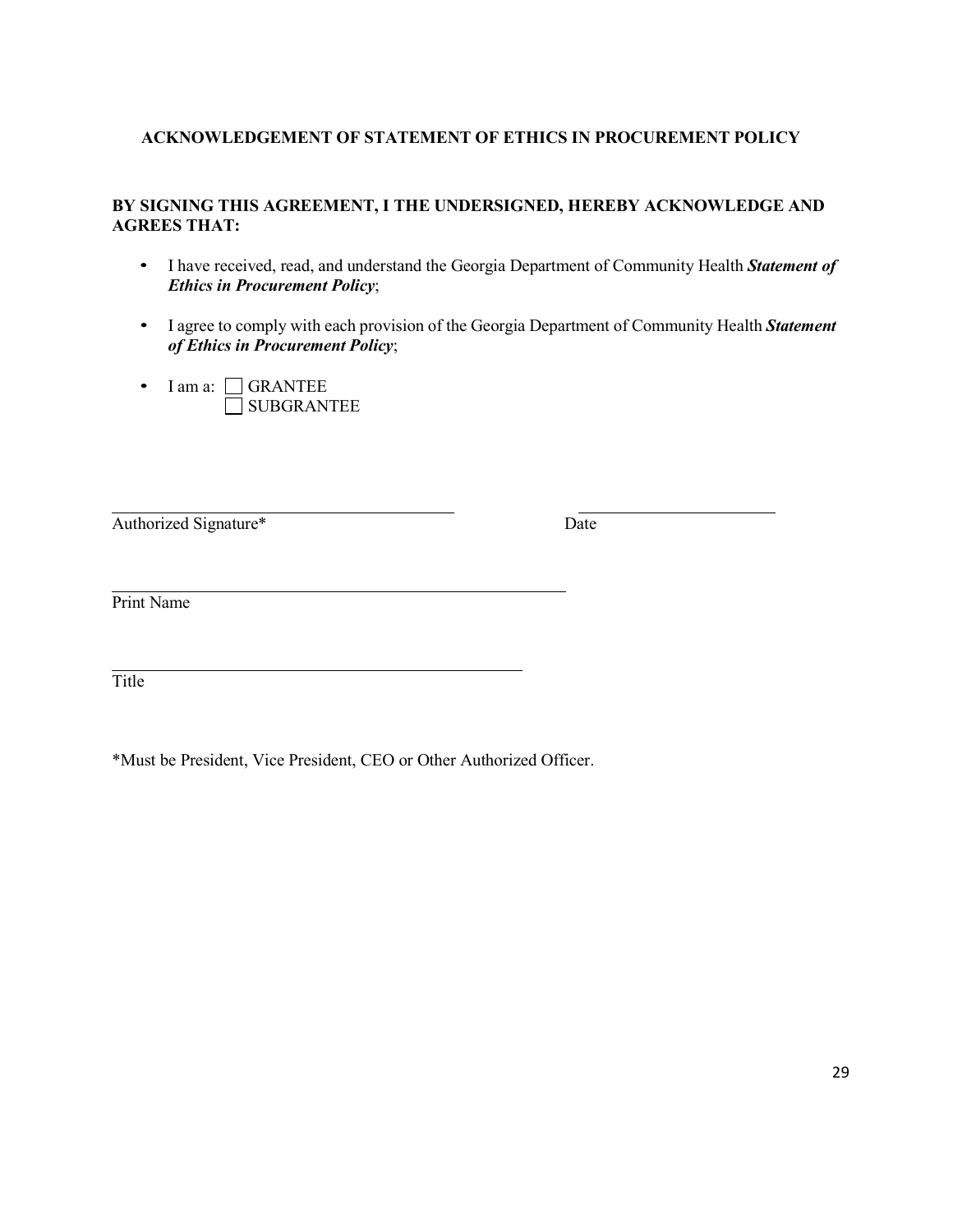#### **BUDGET WORKSHEET APPENDIX D**

#### **EMERGENCY DEPARTMENT UPGRADE**

No portion of DCH Grant funding may be used for **ANY** expenditure(s) prior to the completion of a signed Grant Agreement with DCH.A budget justification which explains each line expense must accompany the budget worksheet. \*All consultants and subgrantees and expenses related to such must be identified. If consultant or sub-grantee has yet to be determined, please explain the selection process and provide quotes.

| <b>CATEGORY</b>                                                                                                                          |  |  | <b>GRANT</b><br><b>FUNDS</b><br><b>REQUESTED</b> | <b>NON-GRANT FUNDED</b><br><b>CONTRIBUTIONS</b> |  | <b>TOTAL</b><br><b>REQUESTED</b> |
|------------------------------------------------------------------------------------------------------------------------------------------|--|--|--------------------------------------------------|-------------------------------------------------|--|----------------------------------|
| <b>ADMINISTRATIVE SALARIES AND FRINGE</b>                                                                                                |  |  |                                                  |                                                 |  |                                  |
| $%$ OF<br>PERSONNEL-SALARIES<br><b>FRINGE</b><br><b>TIME</b>                                                                             |  |  | <b>IN-KIND</b>                                   | <b>CASH</b>                                     |  |                                  |
| <b>Position - Salary</b>                                                                                                                 |  |  |                                                  |                                                 |  |                                  |
| <b>Position - Salary</b>                                                                                                                 |  |  |                                                  |                                                 |  |                                  |
| <b>Position - Salary</b>                                                                                                                 |  |  |                                                  |                                                 |  |                                  |
| TRAVEL EXPENSES (All Travel must be in accordance with the State of Georgia travel policy which may be reviewed at www.sao.state.ga.gov) |  |  |                                                  |                                                 |  |                                  |
| Lodging<br>$\blacksquare$                                                                                                                |  |  |                                                  |                                                 |  |                                  |
| <b>Meals</b><br>$\blacksquare$                                                                                                           |  |  |                                                  |                                                 |  |                                  |
| <b>Mileage or Air Fare</b><br>٠                                                                                                          |  |  |                                                  |                                                 |  |                                  |
| Conferences<br>$\blacksquare$                                                                                                            |  |  |                                                  |                                                 |  |                                  |
| <b>OFFICE OPERATION EXPENSES</b> (This is considered an indirect cost and is limited to 10% of the budget)                               |  |  |                                                  |                                                 |  |                                  |
| <b>Facilities Rental/Mortgage</b><br>$\blacksquare$                                                                                      |  |  |                                                  |                                                 |  |                                  |
| <b>Telephone</b><br>٠                                                                                                                    |  |  |                                                  |                                                 |  |                                  |
| Internet<br>٠                                                                                                                            |  |  |                                                  |                                                 |  |                                  |
| <b>Utilities</b><br>$\blacksquare$                                                                                                       |  |  |                                                  |                                                 |  |                                  |
| <b>Office Supplies</b><br>$\blacksquare$                                                                                                 |  |  |                                                  |                                                 |  |                                  |
| <b>EQUIPMENT EXPENSES</b>                                                                                                                |  |  |                                                  |                                                 |  |                                  |
| $\blacksquare$<br>Computers (hardware, software and network equipment)                                                                   |  |  |                                                  |                                                 |  |                                  |
| $\blacksquare$<br><b>Printers</b>                                                                                                        |  |  |                                                  |                                                 |  |                                  |
| $\blacksquare$<br><b>Medical</b> (Itemize in budget justification)                                                                       |  |  |                                                  |                                                 |  |                                  |
| <b>ADMINISTRATIVES EXPENSES</b>                                                                                                          |  |  |                                                  |                                                 |  |                                  |
| $\blacksquare$<br>Materials (This includes administrative, educational and clinical<br>materials, itemize in budget justification)       |  |  |                                                  |                                                 |  |                                  |
| $\blacksquare$<br><b>Consultant Expenses*</b>                                                                                            |  |  |                                                  |                                                 |  |                                  |
| Other Expenses**<br>$\blacksquare$                                                                                                       |  |  |                                                  |                                                 |  |                                  |
| $SUB - TOTAL(S)$                                                                                                                         |  |  |                                                  |                                                 |  |                                  |
| \$<br><b>TOTAL FUNDING REQUEST</b>                                                                                                       |  |  |                                                  |                                                 |  |                                  |

**NOTE:** A budget justification which explains each line item expense must accompany the budget worksheet. \*All consultants and sub-grantees and expenses related to such must be identified. If a consultant or sub-Grant has yet to be determined please explain the selection process and provide quotes. \*\*All expenses identified as other must be fully justified and explained in the budget narrative. Additionally, if the Grantee has entered into a cost sharing arrangement this too must be reflected in the budget and detailed in the budget justification.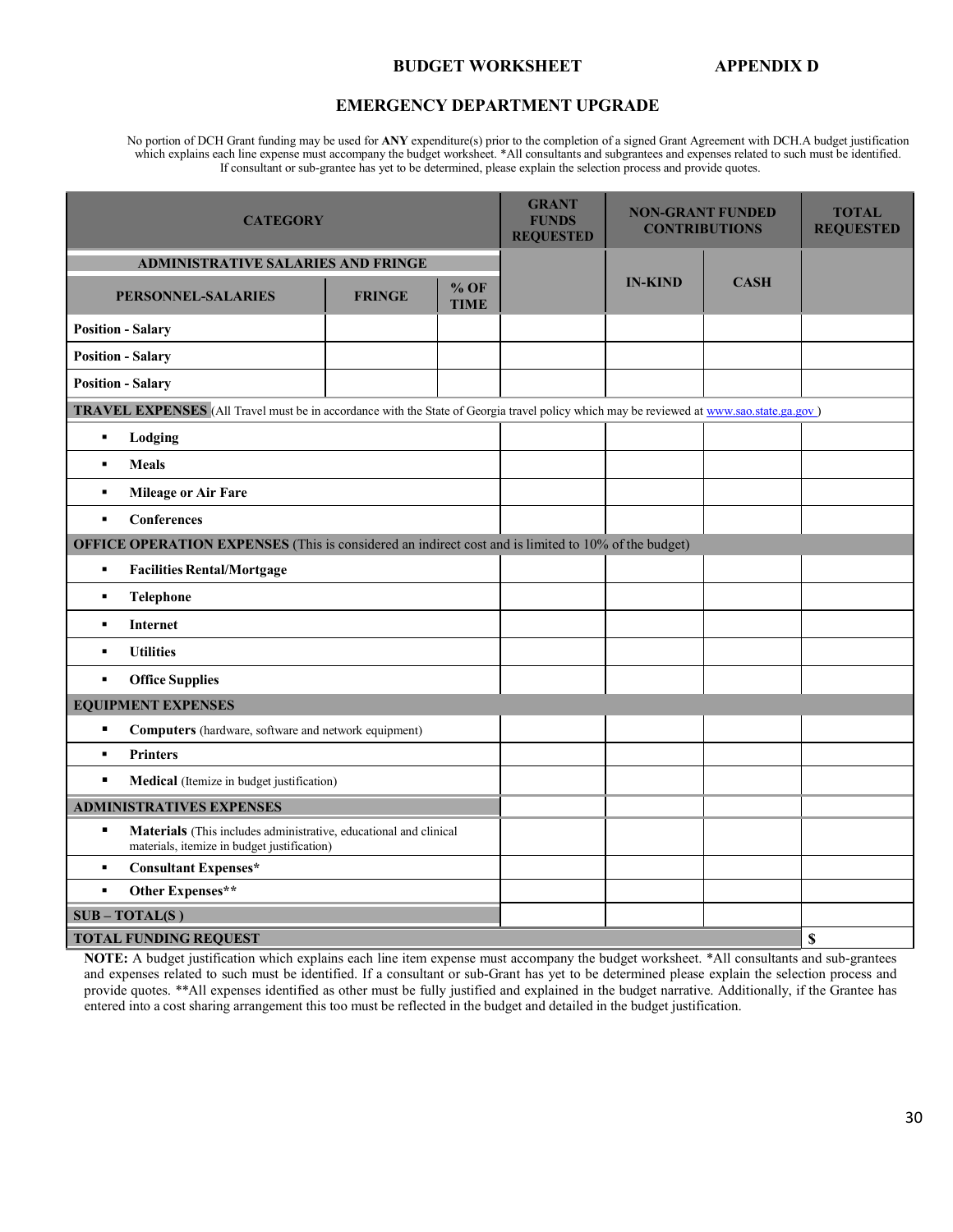### **EMERGENCY DEPARTMENT UPGRADE**

| <b>ORGANIZATION:</b>        |                                                                                                                                                                                                                                                                                                                                                                                                                                                                                                                                                                                                                                                                                                                                                                                                                                                                                                                                                                                                                                                                                        |               |                                                                         | <b>POINT OF CONTACT:</b> | PHONE:                                                                                           |  |  |  |
|-----------------------------|----------------------------------------------------------------------------------------------------------------------------------------------------------------------------------------------------------------------------------------------------------------------------------------------------------------------------------------------------------------------------------------------------------------------------------------------------------------------------------------------------------------------------------------------------------------------------------------------------------------------------------------------------------------------------------------------------------------------------------------------------------------------------------------------------------------------------------------------------------------------------------------------------------------------------------------------------------------------------------------------------------------------------------------------------------------------------------------|---------------|-------------------------------------------------------------------------|--------------------------|--------------------------------------------------------------------------------------------------|--|--|--|
| <b>GRANT PROGRAM:</b>       |                                                                                                                                                                                                                                                                                                                                                                                                                                                                                                                                                                                                                                                                                                                                                                                                                                                                                                                                                                                                                                                                                        |               | <b>GRANT NUMBER:</b>                                                    | <b>FUNDING PERIOD:</b>   | <b>AWARD AMOUNT:</b>                                                                             |  |  |  |
|                             | Please be as specific and detailed as possible and use additional sheet(s) if necessary. The work plan should follow a logical progression. Objectives should correlate to a deliverable and an action<br>item for achieving deliverable(s). The work plan MUST identify a person responsible for achieving and facilitating the deliverable and action item. The anticipated outcome should be clearly<br>articulated and relate to the objective(s), deliverable(s) and action item(s).<br>Quarterly reporting requires that the work plan be updated. The update MUST document, explain and reconcile all changes to the work plan to include end date(s), deliverable(s), action item(s),<br>person responsible and outcome(s). The updated work plan should document all success and/or failure as well as challenges in achievement of a deliverable. Discrepancies between anticipated<br>outcomes and actual outcomes should be fully explained. Any additional action items taken as a result of any changes, challenges or failures should also be documented and explained. |               |                                                                         |                          |                                                                                                  |  |  |  |
| <b>Start Date:</b><br>MM/YY | <b>End Date:</b><br>MM/YY                                                                                                                                                                                                                                                                                                                                                                                                                                                                                                                                                                                                                                                                                                                                                                                                                                                                                                                                                                                                                                                              | Objective(s): | Deliverable(s):<br><b>Action Item(s):</b><br><b>Person Responsible:</b> |                          | <b>Anticipated Outcome(s):</b><br><b>Actual Outcome(s):</b><br><b>Additional Action Item(s):</b> |  |  |  |
|                             |                                                                                                                                                                                                                                                                                                                                                                                                                                                                                                                                                                                                                                                                                                                                                                                                                                                                                                                                                                                                                                                                                        |               | Deliverable(s):<br><b>Action Item(s):</b><br><b>Person Responsible:</b> |                          |                                                                                                  |  |  |  |
|                             |                                                                                                                                                                                                                                                                                                                                                                                                                                                                                                                                                                                                                                                                                                                                                                                                                                                                                                                                                                                                                                                                                        |               | Deliverable(s):<br><b>Action Item(s):</b><br><b>Person Responsible:</b> |                          |                                                                                                  |  |  |  |
|                             |                                                                                                                                                                                                                                                                                                                                                                                                                                                                                                                                                                                                                                                                                                                                                                                                                                                                                                                                                                                                                                                                                        |               | Deliverable(s):<br><b>Action Item(s):</b><br><b>Person Responsible:</b> |                          |                                                                                                  |  |  |  |
|                             |                                                                                                                                                                                                                                                                                                                                                                                                                                                                                                                                                                                                                                                                                                                                                                                                                                                                                                                                                                                                                                                                                        |               | Deliverable(s):<br><b>Action Item(s):</b><br><b>Person Responsible:</b> |                          |                                                                                                  |  |  |  |
|                             |                                                                                                                                                                                                                                                                                                                                                                                                                                                                                                                                                                                                                                                                                                                                                                                                                                                                                                                                                                                                                                                                                        |               | Deliverable(s):<br><b>Action Item(s):</b><br><b>Person Responsible:</b> |                          |                                                                                                  |  |  |  |
|                             |                                                                                                                                                                                                                                                                                                                                                                                                                                                                                                                                                                                                                                                                                                                                                                                                                                                                                                                                                                                                                                                                                        |               | Deliverable(s):<br><b>Action Item(s):</b><br><b>Person Responsible:</b> |                          |                                                                                                  |  |  |  |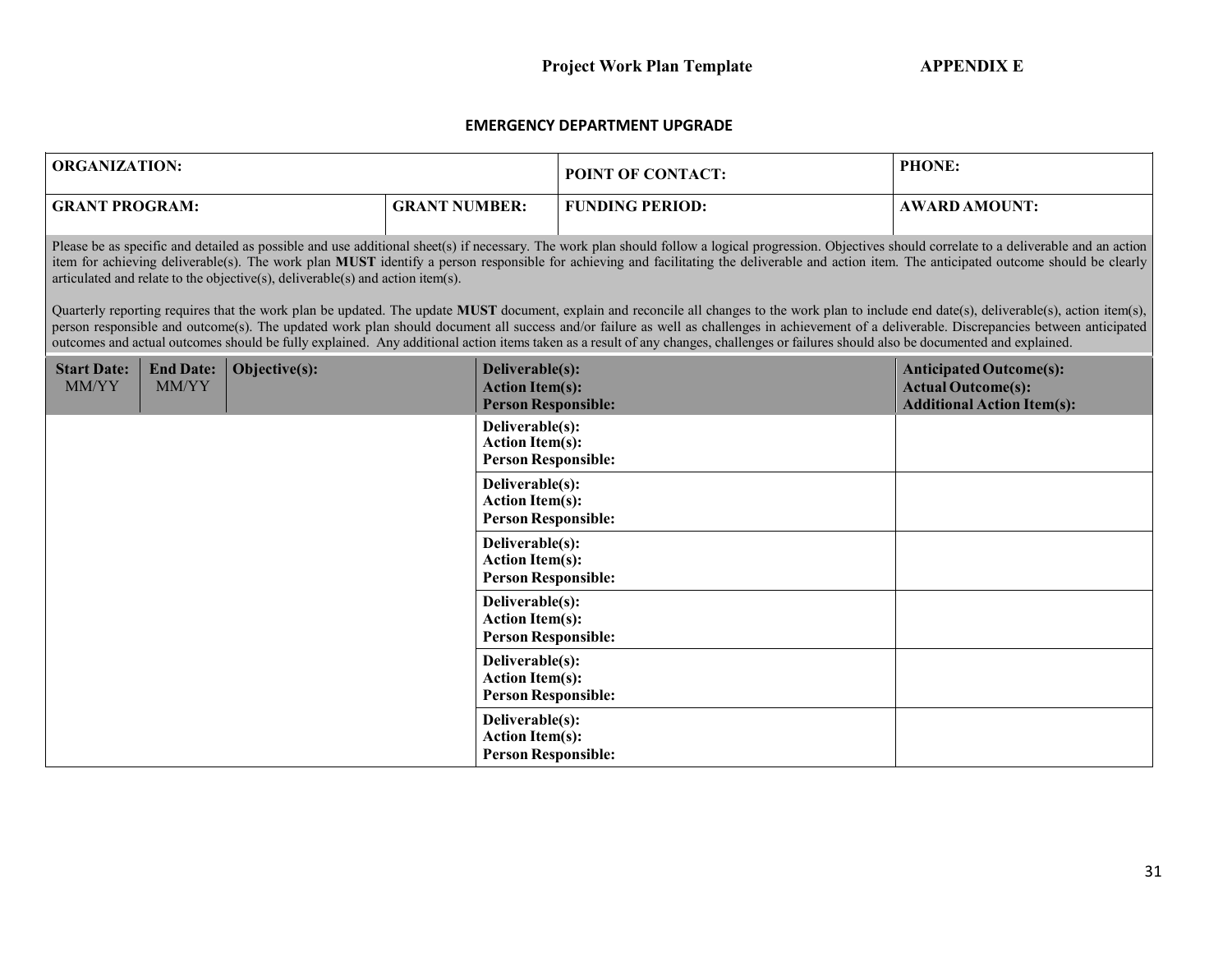### **PROJECT TIMELINE TEMPLATE**

#### **APPENDIX F**

### **EMERGENCY DEPARTMENT UPGRADE**

| <b>POINT OF CONTACT:</b>                |                   |               |                   |               |                                         |  |
|-----------------------------------------|-------------------|---------------|-------------------|---------------|-----------------------------------------|--|
| <b>FUNDING PERIOD:</b>                  |                   |               |                   |               |                                         |  |
| <b>ACTIVITY/</b><br><b>DELIVERABLE:</b> | APR '20   MAY '20 | <b>JUN'20</b> | JUL '20   AUG' 20 | <b>SEP'20</b> | <b>OCT'20   NOV'20   DEC'20  JAN'21</b> |  |
|                                         |                   |               |                   |               |                                         |  |
|                                         |                   |               |                   |               |                                         |  |
|                                         |                   |               |                   |               |                                         |  |
|                                         |                   |               |                   |               |                                         |  |
|                                         |                   |               |                   |               |                                         |  |
|                                         |                   |               |                   |               |                                         |  |
|                                         |                   |               |                   |               |                                         |  |
|                                         |                   |               |                   |               |                                         |  |